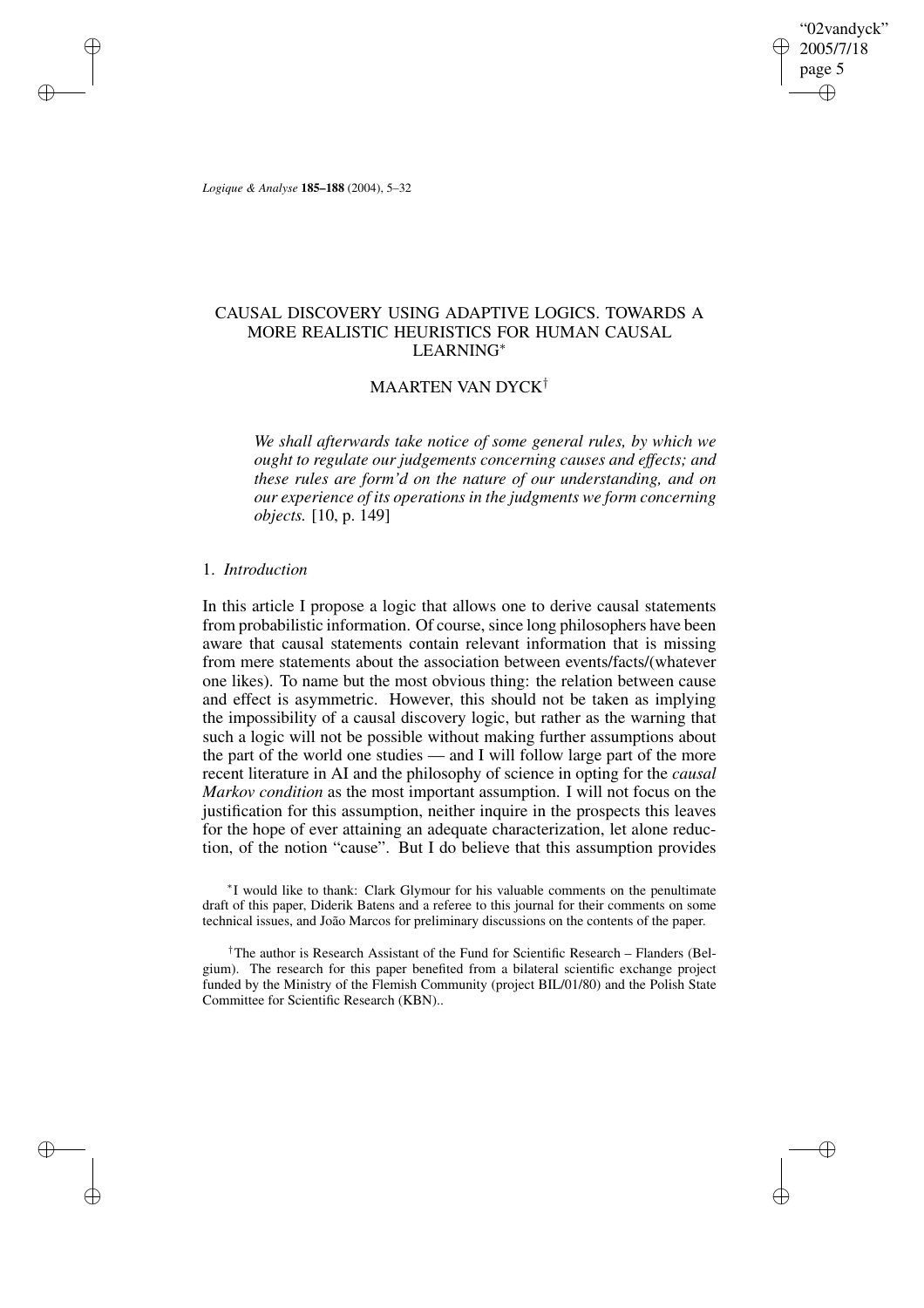## "02vandyck" 2005/7/18 page 6 ✐ ✐

✐

✐

#### 6 MAARTEN VAN DYCK

a very good starting point from which to clarify some of the reasoning processes by which we come to judgements about what causes what. And that we do come to such judgements in a reasoned way is something that even David Hume in no way contested (one of the sections in his *Treatise* is even entitled *"Rules by which to judge of causes and effects"* — remark the imperative).

The logic to be proposed is an adaptive logic, and I will briefly explain what this means. Let me for the moment suffice with the remark that as an adaptive logic it is a member of a larger family of logics, which all serve a common goal: to get a better grip on real life reasoning processes. This is particulary important in view of the fact that there exist already automated data-mining programs for causal discovery (see especially [16, 12]), which embody the same assumptions as I use (and which served as the main source of inspiration). Notwithstanding the impressive results these seem to come up with — although this is not altogether uncontroversial  $\ell$  — they surely do not offer much insight in how *humans* reason from association to causation. On the other hand, the logic to be presented here will have the advantage of being constructive (and working in a much more piecemeal fashion).

In his most recent book, *The Mind's Arrow*, Clark Glymour claims that the way humans learn the causal structure of the world is illuminated by the Bayes net approach, i.e. by exploring the consequences of the causal Markov condition; at the same time Glymour has to concede that "the algorithms are unlikely psychological models" [6, p. 34], and it is in this respect that I seek to improve on the existing accounts.<sup>2</sup> In this way I hope to contribute to the program described by Alison Gopnik and Clark Glymour in a recent article:

The program we propose is therefore not to theorize that children or scientists are optimal data-miners, but rather to investigate in general how human minds learn causal maps, and how much (and, possibly, how little) their learning processes accord with Bayes net assumptions and heuristics. [7, p. 131]

The main purpose of this article is to show how the Bayes net heuristics can be reformulated, possibly providing a more realistic model for human causal learning.

Readers familiar with the Bayes net approach can skip section 2, and might want to start by having a look at section 6 for the justification of adding the present article to the already existing literature on causal discovery. Section 3

 $2$  See the concluding section, however, for an important caveat with respect to this claim. There are two possible reasons for claiming the algorithms to be unlikely psychological models. The reformulation that I suggest in the present paper only remedies one of these.

✐

✐

✐

 $<sup>1</sup>$  For a very critical appreciation, see [5].</sup>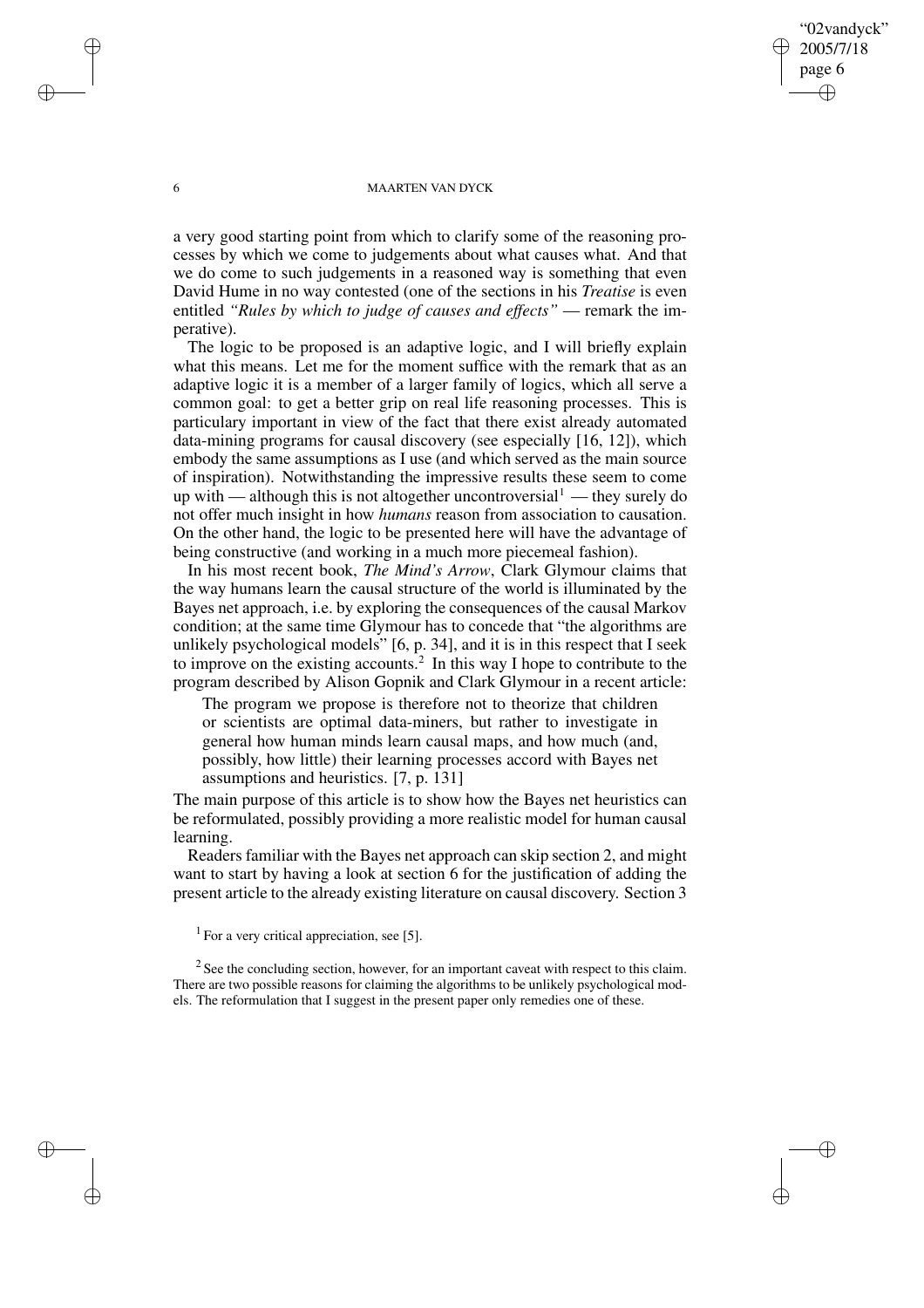is not supposed to contain anything new for readers already familiar with adaptive logics. It is to be hoped that the other sections contain something new for all.

## 2. *Some background on causal discovery*

✐

✐

✐

✐

The main problem to be tackled concerns the discovery of the causal *structure* of systems. To correctly assess the results it is important to keep in mind that, no matter how important it may be, this is only a preliminary step in many investigations. All that one can conclude with the logic to be presented, is that certain aspects of a system (possibly) have a causal influence on other aspects. Nothing will be said about the (functional) form of these influences, not even about the question whether they are positive (contributory) or negative (inhibitory). This obviously means that the presented results in no way will be sufficient to answer traditional questions about which causes are necessary or sufficient etc.<sup>3</sup> But still, before any of these questions can be answered, one first has to discover the causal structure of the system(s) one studies. This is all the logic will enable us to do: infer (part of) the topology of the causal mechanisms that are responsible for the observed behavior of systems. Moreover, this has to be taken quite literally: it is not assumed that we obtain this information from performing manipulations, but rather from passive observation. Of course, manipulations — if possible — can teach us much more — but they aren't always possible.

Causal structure can be discovered either in just one system, or in a set of systems that are assumed to share the same structure. An example of the first case could be that one tries to discover the causal structure of the workings of one particular piece of household equipment (which buttons influence which functions). A typical example of the second case shows up in medical investigations where one tries to discover causal mechanisms shared by all people sharing certain characteristics. In any case, it has to be possible to gather enough observations about the behavior of the system(s), so that one can start from premisses stating that certain aspects of the system(s) are (un)correlated with other aspects (e.g. the temperature of the refrigerator is statistically independent from the position of the red button, there is a statistical dependency between smoking and having lung cancer). To this end the characteristic aspects of the modelled system will be designated with variables (e.g. position of the red button, temperature of the refrigerator, smoking, having lung cancer), so that the state of the system can be represented by

 $3$  For an interesting approach to these questions, from the Bayes net perspective, see chapters 9 and 10 in [12].

02vandyck" 2005/7/18 page 7

✐

✐

✐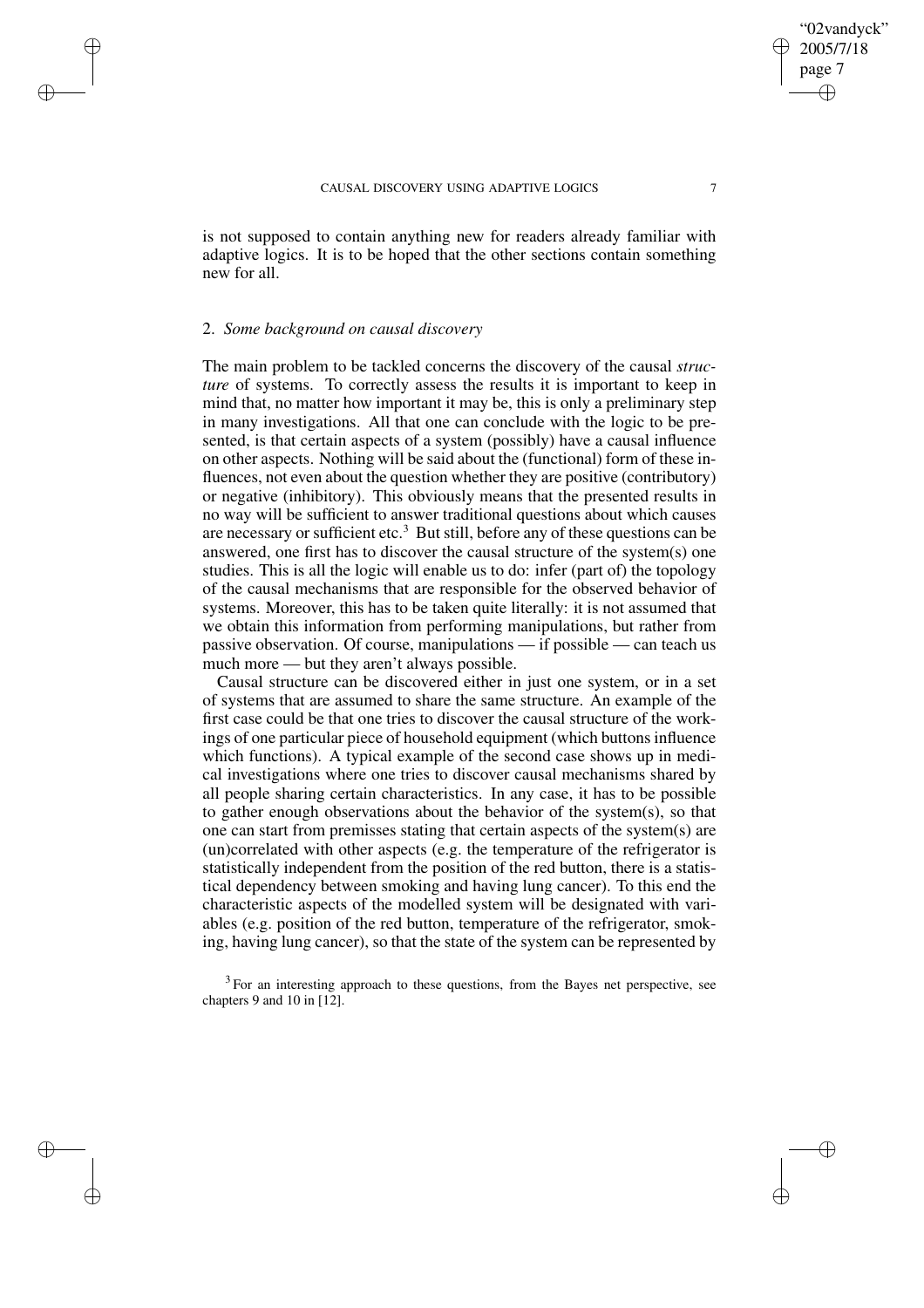*"02vandyck" 2005/7/18 page 8* ✐ ✐

✐

✐

#### 8 MAARTEN VAN DYCK

assigning a value to these variables (position of the red button=position II, temperature of the refrigerator= $6^{\circ}C$ , smoking=no, having lung cancer=yes). It is assumed that every system only has a finite number of variables, and that every variable only has a finite number of possible values.<sup>4</sup> As an example, imagine that we have 180 observations on the behavior of the refrigerator, in which we check the temperature (which is assumed to be either 3,  $\vec{6}$ , or  $9^{\circ}C$ ) and the position of the red button (either position I, II, or III), and that we have the findings reported in table 1.

|   | position button   temperature   number of cases |
|---|-------------------------------------------------|
|   | 20                                              |
|   | 19                                              |
|   | 21                                              |
| Н | 20                                              |
|   | 20                                              |
|   | 20                                              |
| Ш | 19                                              |
|   |                                                 |

Table 1. Observations on the refrigerator

9 20

Even if these observations do not properly permit such a conclusion, it could be that one decides on the basis of them that it is true that the position of the red button and the temperature of the refrigerator are independent variables. I will immediately give a definition that makes clear what it means for variables to be independent, but first we need a further extension of this notion.

In addition to information about the independency — and its negation, dependency — of variables, we also need premisses stating that two variables are *conditionally* independent given another (set of) variable(s). For instance, it could be that one finds that the position of the red button and the temperature are dependent, but that if one looks only at those observations in which a second, green, button is always in the same position, the position of the red button and the temperature are independent: in this case it is said that those two variables are conditionally independent given the position of the green button. A standard definition for conditional independency between (sets of) variables is the following:

<sup>4</sup> Even if one measures the values of a continuous variable like temperature, the obtained results will always be intervals, due to the limitations of every measurement. In this way the relevant scale of temperature will be divided in a finite number of possible measurement outcomes.

✐

✐

✐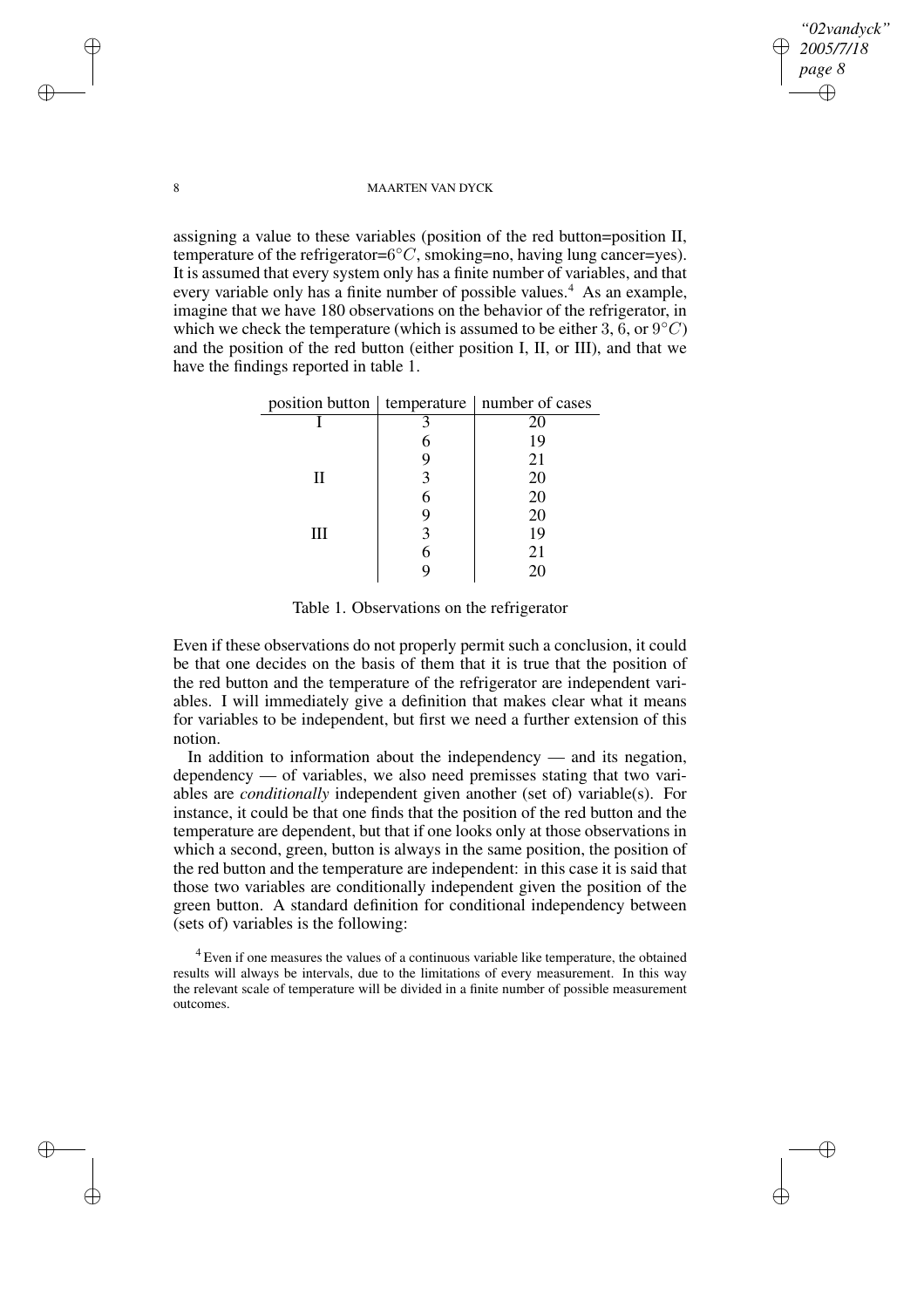✐

✐

✐

✐

*Definition* 1: (Conditional Independency) *For*  $\Lambda = {\lambda_1, \lambda_2, \ldots}$  *a finite set of variables,*  $P(\cdot)$  *a probability function over these variables,*<sup>5</sup> *and*  $X \subset$  $\Lambda, Y \subset \Lambda, Z \subset \Lambda$ , we then say that X and Y are conditionally independent *given* Z *if*

$$
P(X = x | Y = y \& Z = z) = P(X = x | Z = z)
$$
  
whenever 
$$
P(Y = y \& Z = z) > 0,
$$
 (1)

*in which* x, y, z *stand for all possible values associated with possible configurations of the variables in* X*,* Y *, and* Z *respectively.*

I will use the standard notation  $(X \amalg Y | Z)$  to express that two sets of variables X and Y are independent conditional on the set of variables Z. X and Y are unconditionally independent if  $(X \amalg Y | \emptyset)$  holds, which for simplicity I will write as  $(X \mathbf{I} Y)$ . From now on I will also write expressions like the one in (1) as:  $P(X | Y \& Z) = P(X | Z)$ .

It is clear that this definition only makes sense if the relevant probabilities are somehow available, whereas strictly speaking all that we can observe are observational data (as exemplified in table 1). There are well known statistical techniques which can be used in deciding which probabilistic conclusions are warranted, but I will not comment on this. As already mentioned, I am primarily interested in the logic behind the reasoning process from (in)dependency to causality. Moreover, as will be noted in section 6, humans often guess the presence or absence of correlations, without bothering about the precise statistical information (which may be hard to assess).

The premisses of the logic for causal discovery will consist of statements about conditional and unconditional (in)dependencies between the selected variables. It has to be assumed that there are no conceptual relations between the different variables (e.g. being inside a box and being outside the same box are not considered to be different variables). The main reason for this assumption is that we will try to find a causal explanation for *every* dependency that holds between the variables; if the possibility of conceptual relations were not excluded, this would imply that there can be cases where we would search for causal relations whereas clearly there are none.

As already mentioned in the introduction, information about the correlations that hold in the system(s) is not enough to justifiably come to causal statements. To this end we need some further constraints on the possible causal structures of systems (constraints, which, as we will see, in some cases impose a direction on the dependency between two variables). These

"02vandyck" 2005/7/18 page 9

✐

✐

✐

<sup>&</sup>lt;sup>5</sup>I assume that conditional probability  $P(a | b)$  is defined as  $P(a \& b)/P(b)$ .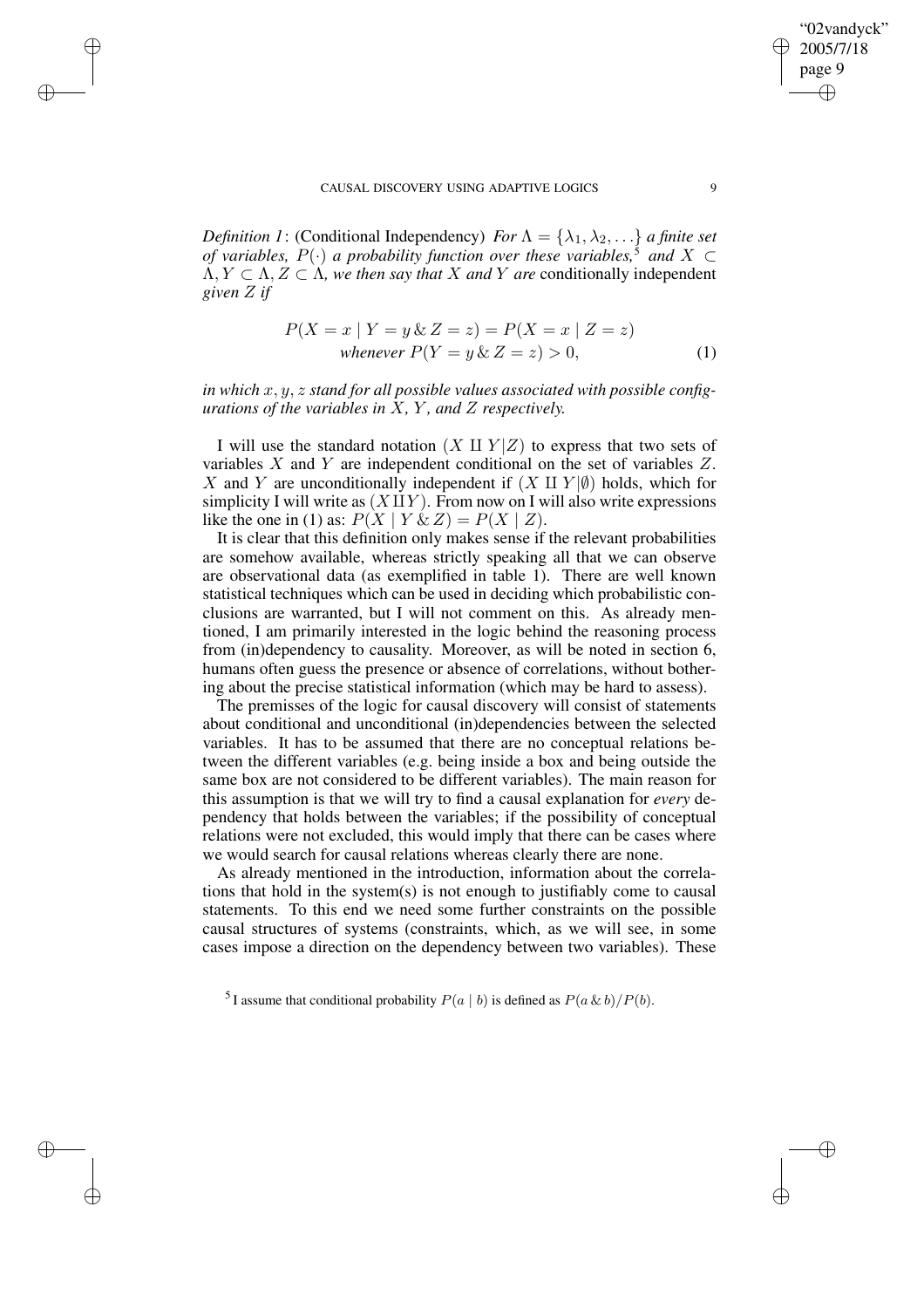## "02vandyck" 2005/7/18 page 10 ✐ ✐

✐

✐

#### 10 MAARTEN VAN DYCK

constraints will then be reflected in the inference rules of the causal discovery logic. In this way it will become possible to derive from the premisses all causal structures that are jointly compatible with these premisses and those constraints.

I will follow the important work of Spirtes, Glymour and Scheines [16] and Pearl [12], in opting for the following three assumptions: the *causal Markov condition*, the *faithfulness condition*, and the *acyclicity* of all structures. (The first one is the conceptually most important one, whereas the other two are to be considered methodological presuppositions which render the task of causal discovery more feasible.)

# 2.1. *The causal Markov condition*

The basic assumption underlying the Bayes net approach is that all causal structures responsible for the observed dependencies and independencies are causal Markov chains. This means that the following condition is always met:

*Definition 2*: (Causal Markov Condition) *For all distinct variables* X *and* Y *in a causal sufficient variable set* Λ*, and* P(·) *a probability function over these variables*, if  $X$  does not cause  $Y$ *, then:* 

$$
P(X \mid Y \& \text{parents}(X)) = P(X \mid \text{parents}(X)), \tag{2}
$$

*where* **parents** $(X)$  *is the subset of all variables in* V *that have a direct causal influence on* X*.*

To fully understand this definition, it is necessary to introduce some further specifications on the notion *causal structure*. To this end it is useful to represent the causal structure of a system by a set of nodes and arrows between them. The nodes represent the variables, and the arrows causal influences (which are always asymmetric). A sequence of nodes connected by arrows not pointing towards each other is called a *path*. Only *acyclic* causal structures will be considered, i.e. all possible structures satisfy the condition that there is no path from one variable to itself. It is said that one variable *causes* another if there is a path from the former to the latter; that one variable has a *direct causal influence* on another if they are connected by an arrow pointing from the former to the latter. (Of course, effect and direct effect are the natural complementary notions.) A set of variables is called *causally sufficient* when for any two variables in the set which have a common cause, this common cause is also in the set.

I will not attempt a further characterization of what it is to have causal influence, but I assume that everybody would agree that pushing a ball has a

✐

✐

✐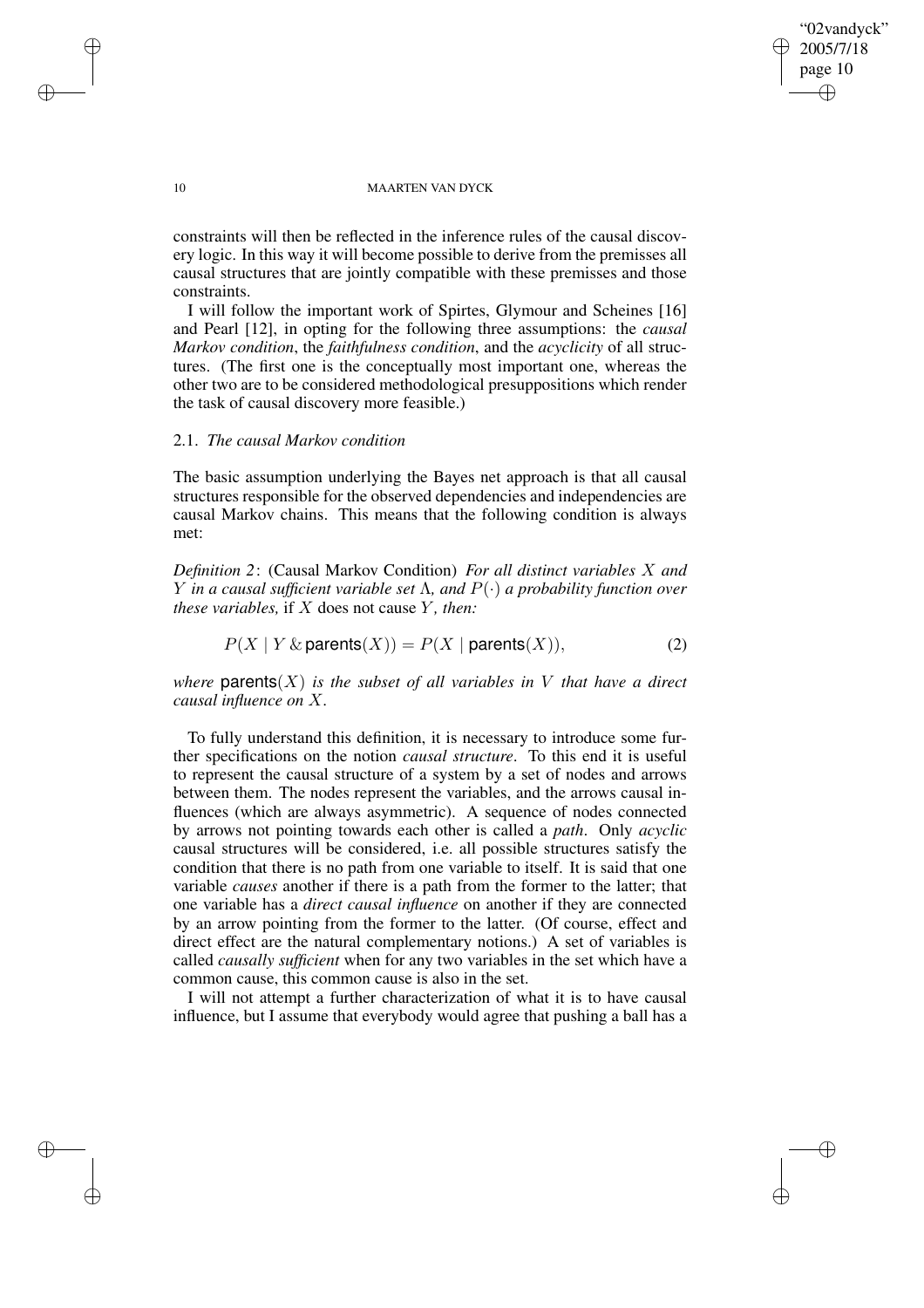✐

✐

✐

✐

causal influence on the movement of the ball, that not brushing one's teeth has a causal influence on having caries, that the explosion of a star has a causal influence on its surrounding planets, that the causal influence of my pushing the light switch on the light in the room is mediated by the influence of the electric current on the light bulb, etc. Moreover, it is clear that if one adds the causal Markov condition as a constraint on all causal structures, this will provide a partial characterization of the notion causal influence. To further spell out this implication, let us briefly try to understand what this condition comes down to. It is widely recognized to be a generalization of Reichenbach's *common cause condition* (on this condition, see [13, 15]); and this condition was meant to capture two ideas: that all correlations have a causal explanation, and that common causes *screen off* their correlated effects.

If the causal Markov condition holds of a system, and if one knows that  $P(X | Y \& \text{parents}(X)) \neq P(X | \text{parents}(X))$  (as always X, Y are variables characterizing the system), then one immediately knows that it must be the case that  $X$  causes  $Y$ . This is already one case in which we see that dependency implies causation. As a special case we can immediately see that if one knows that parents $(X)$  is empty, then it must be the case that unconditional dependency between  $X$  and  $\overline{Y}$  implies that  $X$  causes  $Y$ . And if X and Y are the only variables in  $\Lambda$ , then a correlation always implies that one causes the other.<sup>6</sup> But of course, before one can make these particular inferences, one first has to know the set of parents of a variable, that is, one needs enough causal knowledge to start with. And this looks worrisome for the task of causal discovery, since it might seem impossible to get the discovery process started (if one knows the set of parents, large part of the job is already done). But let us first go on with our inquiry in the meanings of definition 2 (and when it comes to meaning, it was already indicated that no reductive analysis will be attempted — clearly, definition 2 would on first analysis turn out to be circular in this respect).

<sup>6</sup> Remark also that if in this case X and Y are found to be independent — this will be the case whenever they are not related as cause and effect — their values of course still can vary (according to the probability distribution they satisfy). This can reflect two possible situations: either these variables are governed by an intrinsic stochastic process, or there are *external* causes responsible for the variation. In the second case we speak of external causes, reflecting that these causes are no part of the considered system, which implies that they are supposed to influence at most one variable (the set is causally sufficient). This is another instance of the fact, mentioned further on in the text, that one needs enough causal knowledge to start with. (Consult chapter 1 in [12] for the relevant theorems stating that a causal model is Markovian if all so-called background factors are jointly independent; i.e. each cause, not included in the system influences at most one variable.) Nevertheless, there also exist some algorithms for causal inference in the presence of unobserved common causes.

"02vandyck" 2005/7/18 page 11

✐

✐

✐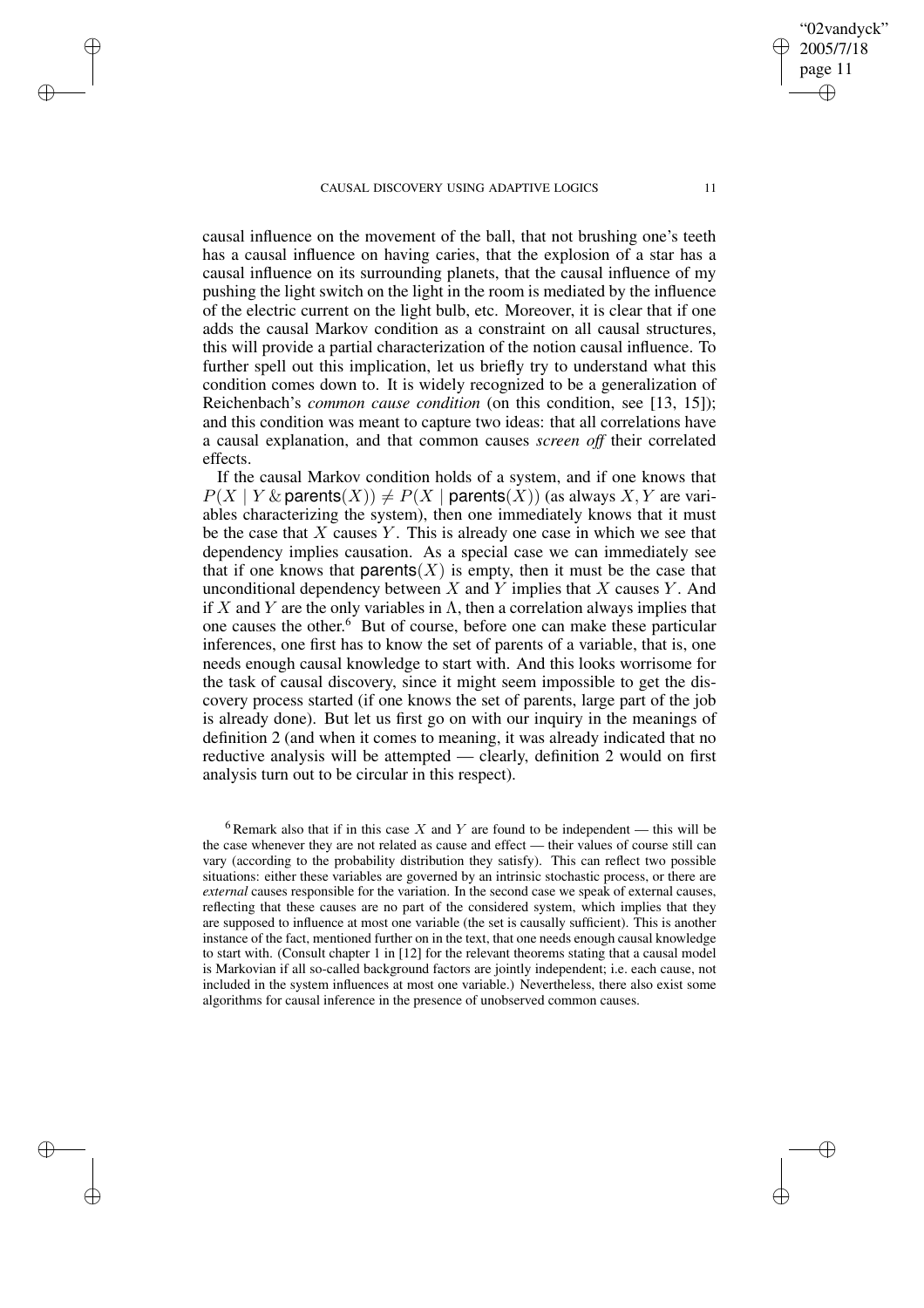## "02vandyck" 2005/7/18 page 12 ✐ ✐

✐

✐

#### 12 MAARTEN VAN DYCK

Another way of stating the causal Markov condition is that conditional on its parents, a variable is independent of every other variable except its effects. In Reichenbach's language, we can say that the set of parents *screens off* a variable and all its non-effects. If for instance a variable Y is a cause of  $X$ , but does not have a direct causal influence on  $X$ , then this means that its influence can be screened off, i.e. rendered superfluous, since it is entirely transmitted by (part of) the set of parents of  $X$ ; no further dependency between Y and X besides the one already holding between parents  $(X)$  and  $X$  can ever show up. Hence, we can understand the Markov property as a consequence of the idea that causal influences are local in space and time. If one holds fixed (in mind) the direct causes of  $X$ , then the values of its indirect causes will no longer be correlated with the values of  $X$ . Moreover, screening off does not only apply to indirect causes, but also to correlated effects of a common cause. If two variables share at least one variable in their set of causes (whether direct or indirect), this will (very often)<sup>7</sup> show up in a dependency between these two variables, even if neither of the two is an effect of the other. But then, if one is dealing with a causal Markov system, this dependency will disappear if one conditions on the parents of one of the two correlated variables. In the simplest case, consisting of only three variables X, Y and Z, in which Z is a direct cause of both X and Y, this means that  $Z$  will screen off  $X$  and  $Y$ . In more complex cases in which there can be more than one common cause, which moreover can be indirect causes, sometimes only the complete set of parents will do.

There exists an easy-to-use graphical criterion, called d*–separation* (consult [12, pp. 16–17], or the appendix of the present article), which allows one to judge if a set of variables screens off two (sets of) variables (assuming that one is dealing with a Markov system). The causal intuitions behind this criterion are easily explained. In the causal structure depicted in figure 1, it is clear that it is not enough to hold fixed  $B$  to render the influence of  $A$  on D superfluous, since A also influences D via the path through C. One also immediately sees that  $B$  and  $C$  are  $d$ -separated (screened off) by  $A$ . Often there will be more than one set of variables that screen off two variables. Again in figure 1,  $E$  and  $A$  are screened off as well by the variable  $D$ , as by the set  $\{B, C\}$ . More complex cases are also common. Consider the structure in figure 2:  $A$  and  $D$  will only be screened off by the set consisting of B *and* C. In this case the reason is more subtle. It is immediately clear that holding only  $C$  fixed will not suffice, but it is also the case that holding only B fixed will neither. The reason for the latter is the effect known

✐

✐

✐

 $7$  I will give some comments on this caveat in section 2.2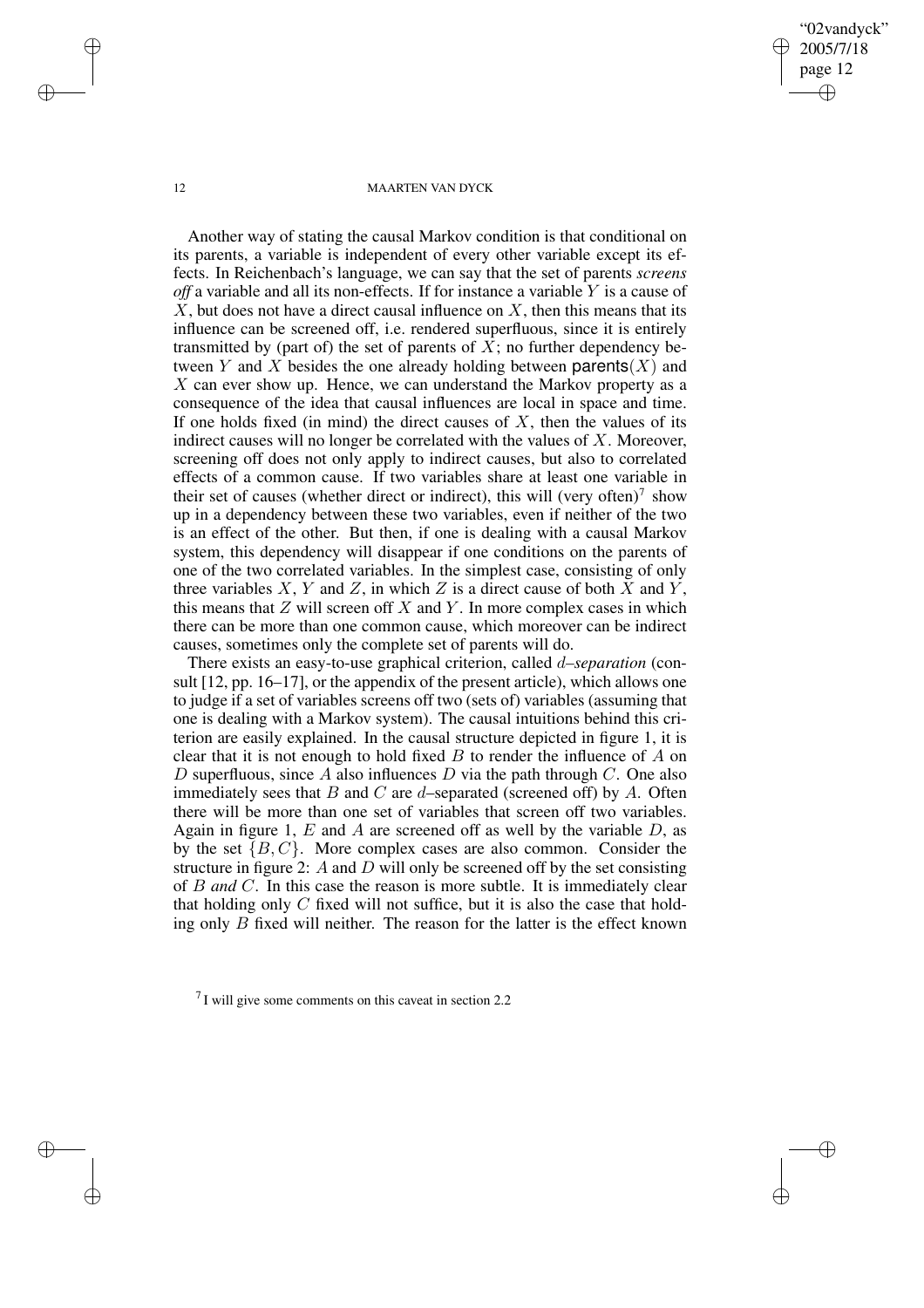

✐

✐

✐

✐

as *explaining away*: if one conditions on a common effect of two independent variables, these two variables will be rendered dependent.<sup>8</sup> An example will make this clear. Imagine a teacher at a girl's college who has the tendency to favour blond girls and smart girls. If one is told that one of his favoured pupils is not smart, this will increase the probability of her being blond. Still, in the total population of his pupils there is no correlation to be found between colour of the hair and IQ. It is only if one conditions on the subset of all favoured pupils that such a dependency shows up. The reason is clear: the state of being a favoured pupil is positively influenced by blondness and smartness, so the knowledge that one of these two factors is missing increases the chance that the other is present. If we now turn back to the situation depicted in figure 2, it is clear that by holding fixed  $B$ , the independent variables A and  $\tilde{C}$  — that they are independent follows directly from definition 2.1 and the assumption that we are dealing with a Markov system — will become dependent, but then, because of the direct influence of C on D, A and D will also be dependent, so not screened off! Only holding fixed both B and C will do the job (because when also holding fixed  $C$ , the dependency between  $A$  and  $C$  will disappear).

In line with reasonings like the one in the last paragraph, we can see how particular structures of causal influences give rise to distinct patterns of conditional and unconditional dependencies and independencies. The basic idea behind the causal discovery approach is to exploit those patterns that point

 $8$ Thus, in figure 1, B and C that were independent when conditioned on A will become dependent again if also conditioned on D. This is entirely compatible with the causal Markov condition, since this only says that the set of parents screen off from non-effects; it is silent about any other set of variables.

"02vandyck" 2005/7/18 page 13

✐

✐

✐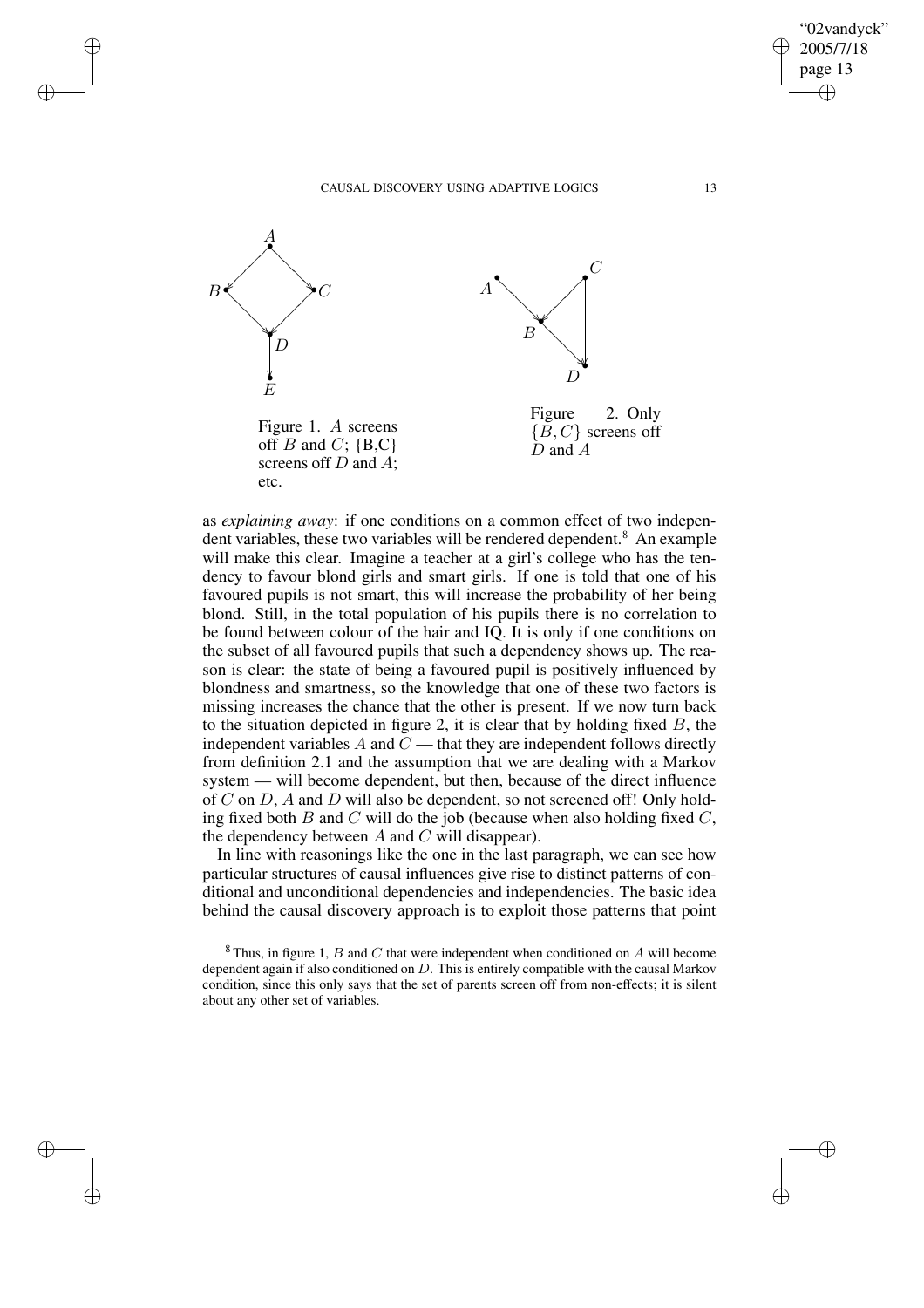"02vandyck" 2005/7/18 page 14 ✐ ✐

✐

✐

#### 14 MAARTEN VAN DYCK

unambiguously to a particular structuring of the influences. Of course, for this to be a justifiable methodology a justification for the Markov condition has to be provided. I will not attempt such here, but refer the reader to the excellent article by Hausman and Woodward [9]. Let me suffice with a few remarks on this topic. First consider the case of mediated causal influences. It is clear that many of the ideas associated with causal mechanisms would fail if indirect causes were not screened off from their effects by intermediate causes, for it is essentially this fact that guarantees the distinctness of the involved causal influences. If intermediate causes would not screen off, then keeping the value of an intermediate cause fixed would still leave the indirect cause efficacious; but then what would it mean to call this an *indirect* cause? To put it another way, the validity of the causal Markov condition guarantees that if one holds fixed the direct causes of  $X$ , then tinkering around with its indirect causes (or anything else that could happen with them that does not have any effect on the direct causes of  $X$ , except, of course, through the path from the indirect to the direct causes) will not have any influence on X. The case of correlated effects of common causes is similar, but more controversial (the main critiques coming from Nancy Cartwright, e.g. [3]).<sup>9</sup> There seems to be something very counterintuitive involved in assuming that common causes need not screen off. This would imply that causal and informational relevance somehow would come apart in a hard-to-understand way, for then the value that one of both effects takes can always provide further information on the value of the other effect, even if the value of the common cause was already known, i.e. everything of causal relevance was specified already. But how would this informational relevance come about if it is not through causal influences? So it seems that somehow we must be mistaken in our specification of the situation: either there exists a causal influence of one of both effects on the other, or there is some missing common cause that was left unspecified (but that would do the screening off). But this is exactly what the causal Markov condition tells us. These remarks point to one other important fact. If one chooses the wrong (or not enough) variables, the Markov condition will not always hold of causal systems in the world. Even if it is assumed that all causal systems satisfy the Markov condition, this will hold only at the right level of description. This is the most important instance of the fact that one needs a good deal of causal knowledge to start with. But this does not *per se* diminish the value of the Markov condition, which anyway "can play an important heuristic role in discovering causal

✐

✐

✐

<sup>9</sup> The quantum-mechanical EPR correlations involved in Bell's inequalities seem to provide another important source of suspicion; but then, the perplexities that stem from these peculiar systems, underline the fact that something like the Markov condition is deeply entrenched in our conceptions of causality.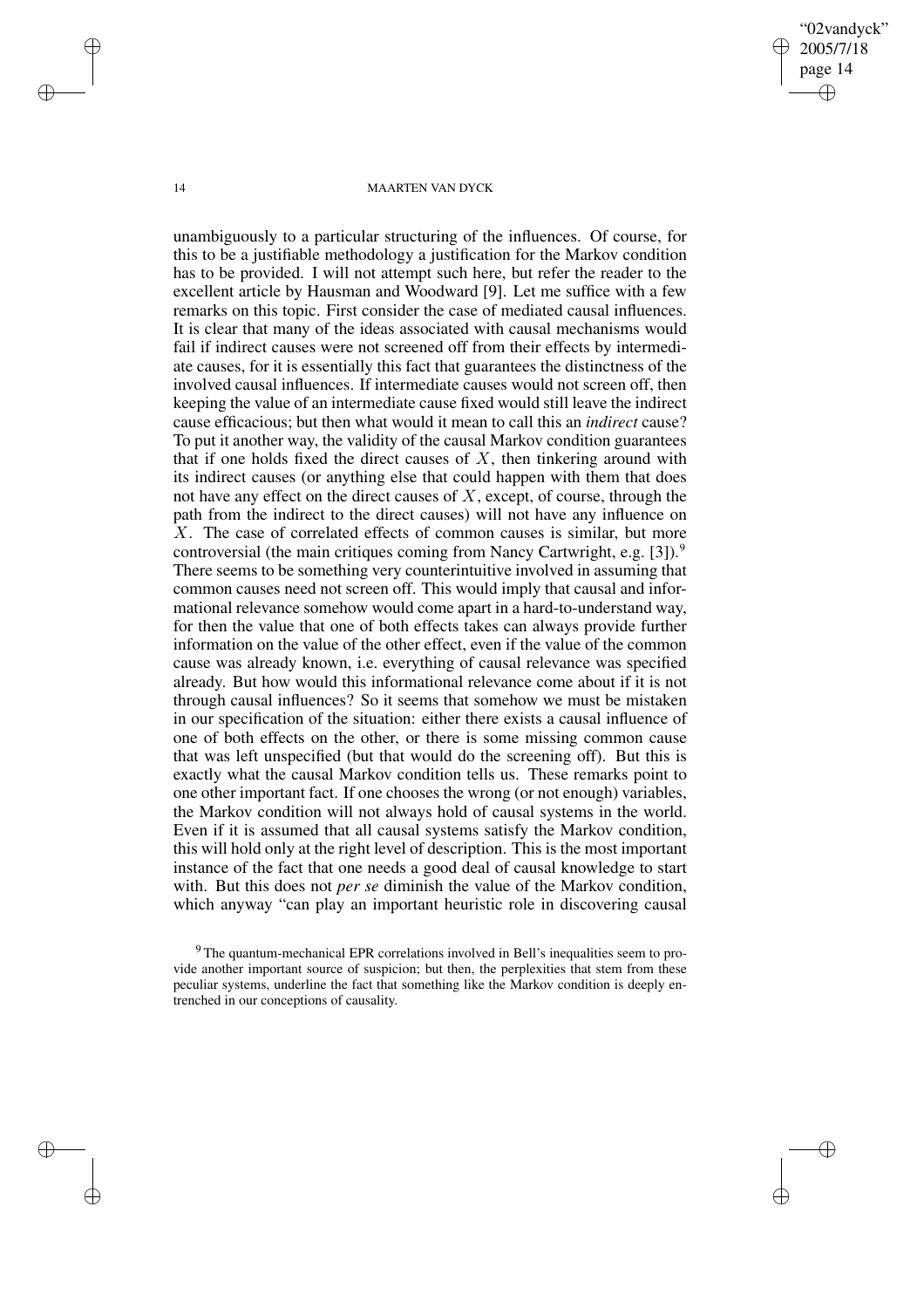structure, in the sense that its apparent failure suggests that one has left out causally relevant information" [9, p. 580].

To sum up this rather long discussion, let me try to formulate the (for our purposes) most important property of systems satisfying the causal Markov condition as succinct as possible. If X and Y are not related as cause and effect, then they will be independent conditional on their respective sets of parents. If moreover they have no common causes, then they will also be independent conditional on the empty set, since in this case their parents will do no relevant screening off (they are no causal intermediaries between  $X$  and  $Y$ , nor can they be causal intermediaries between common causes and X or Y, or common causes themselves).<sup>10</sup> Thus, if the causal Markov condition holds and if X and Y are distinct variables, then  $\neg(X \amalg Y)$  implies either that  $X$  causes  $Y$ , or that  $Y$  causes  $X$ , or that they are correlated effects of a common set of variables in Λ; equivalently,  $\neg(X \amalg Y)$  implies either that  $X$  has a direct causal influence on  $Y$ , or that  $Y$  has a direct causal influence on X, or that there is a set of variables in  $\Lambda$  that screens off X and Y. Both statements will be used in building the adaptive logic for causal discovery.

## 2.2. *Faithfulness*

✐

✐

✐

✐

Before inferring causal relations from probabilistic information becomes feasible, one further complication has to be dealt with. Consider the situation depicted in figure  $3$  ('+' and '−' stand respectively for contributory and inhibitory influences). It is clear that, depending on the exact form of the influences, it is possible that the influence through  $C$  exactly cancels the direct influence that A has on B. But if this possibility is allowed for, one can only make the inference from dependency to causality, not from independency to no causal influence. In that case, there would be much more causal structures compatible with particular patterns of dependencies and independencies, and this would severely diminish the prospects for causal discovery. However, although such a situation is possible, in a large class of cases it is

 $10$  A more formal way to see this. First remark, as already indicated in footnote 6, that every causal structure for which the external causes — i.e. causes that are not included in the structure — cause at most one variable, is a Markovian causal structure (consult theorem 1.4.1 in [12]). Then recall that it was remarked already that in every causal Markov structure consisting of only two variables that are not related as cause and effect, these two variables are unconditionally independent. Thus: if  $X$  and  $Y$  (supposedly not related as cause and effect) are unconditionally dependent, the structure consisting of only these two variables would be no Markov structure; this would imply that a larger structure containing these variables would be no Markov structure neither, *unless* this structure would contain the common cause that was left out of the structure consisting of just the two variables. So, if  $X$  and  $Y$  are not related as cause and effect and have no common causes among  $\Lambda$ , then if the causal Markov condition holds for the system characterized by  $\Lambda$ , they are unconditionally independent.

"02vandyck" 2005/7/18 page 15

✐

✐

✐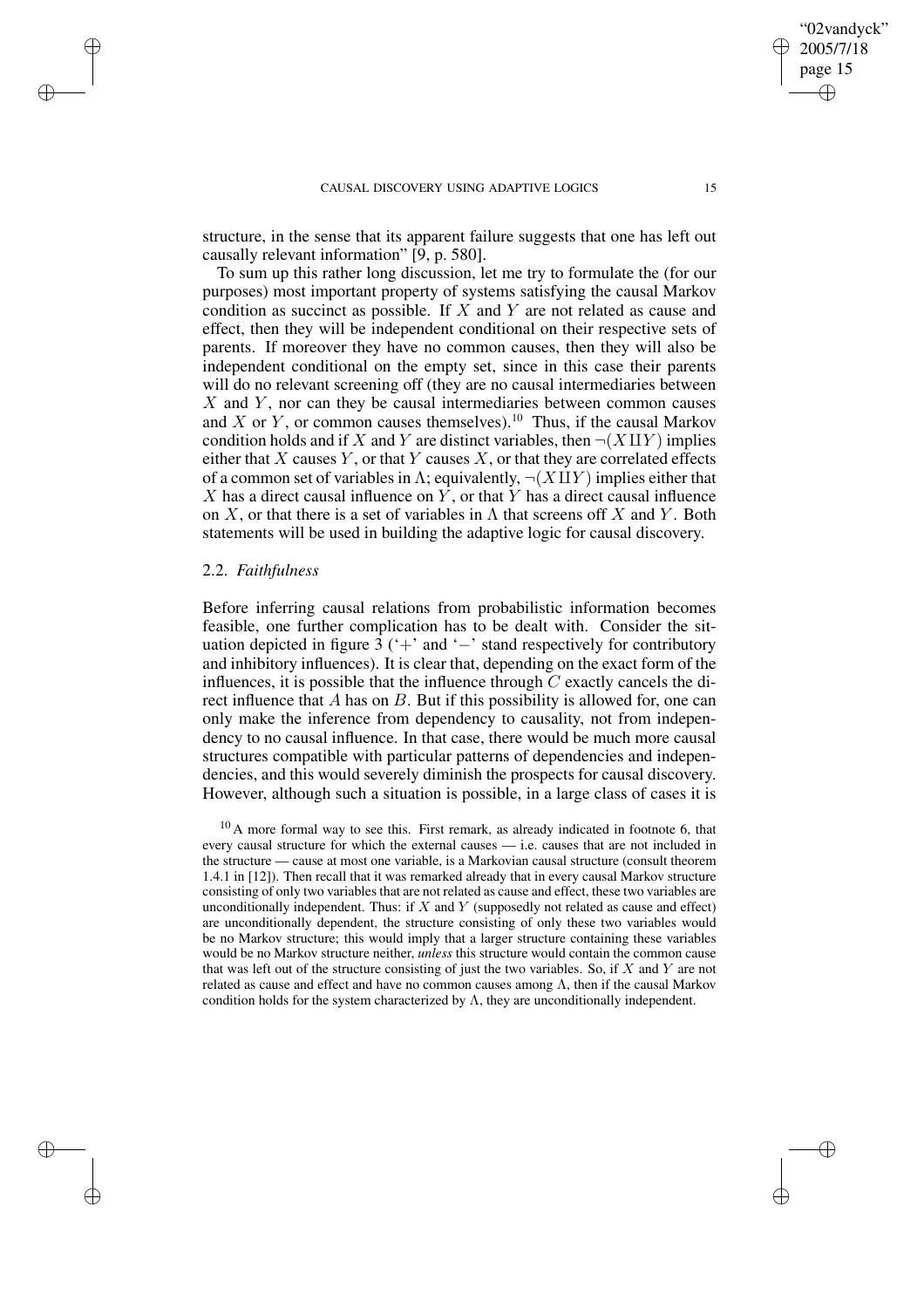✐

✐

16 MAARTEN VAN DYCK



Figure 3.  $A$  and  $B$  can be causally related but independent

also highly unlikely to occur. The reason for this is clear: there has to be a considerable amount of fine-tuning between the different influences before they will exactly cancel each other. The *faithfulness* assumption states that this is so unlikely that we can assume that it does not occur. <sup>11</sup> This does not only hold for two variables where one causes the other, but also for effects of a common cause; in general one can state the assumption that a probability distribution is faithful to a causal structure as follows (using the aforementioned d–separation criterion to judge causal relevance in a structure):  $12$ 

*Definition 3*: (Faithfulness Condition) *For all disjoint sets of variables* X*,* Y *and* Z *in* Λ*, if in the underlying causal structure it is not the case that* X *is* d*–separated from* Y *given* Z*, then in the probability distribution* P *we have that* X *and* Y *are conditionally dependent given* Z*, where* X *and* Y *are not empty but* Z *may be.*

Judea Pearl opts for the suggestive name of *stability*: "This restriction conveys the assumption that all the independencies embedded in [the probability distribution]  $P$  are stable; that is, they are entailed by the structure of the model . . . and hence remain invariant to any change in parameters [specifying the functional form of the influences]" [12, p. 48]. Pearl is referring to the unstableness of any fine-tuning between different causal influences remember that they have to cancel each other *exactly* for an independency to show up. And indeed, if one is not dealing with goal-directed systems that were explicitly designed to cancel certain unwanted effects, it seems that this unstableness of parameter fine-tuning will be good enough a reason

 $11$  There is some controversy about how this unlikeliness has to be interpreted, and hence about how justified this assumption is; I will not comment on this issue, but refer the interested reader to [14].

 $12$  I follow the presentation as given in [4].

✐

✐

✐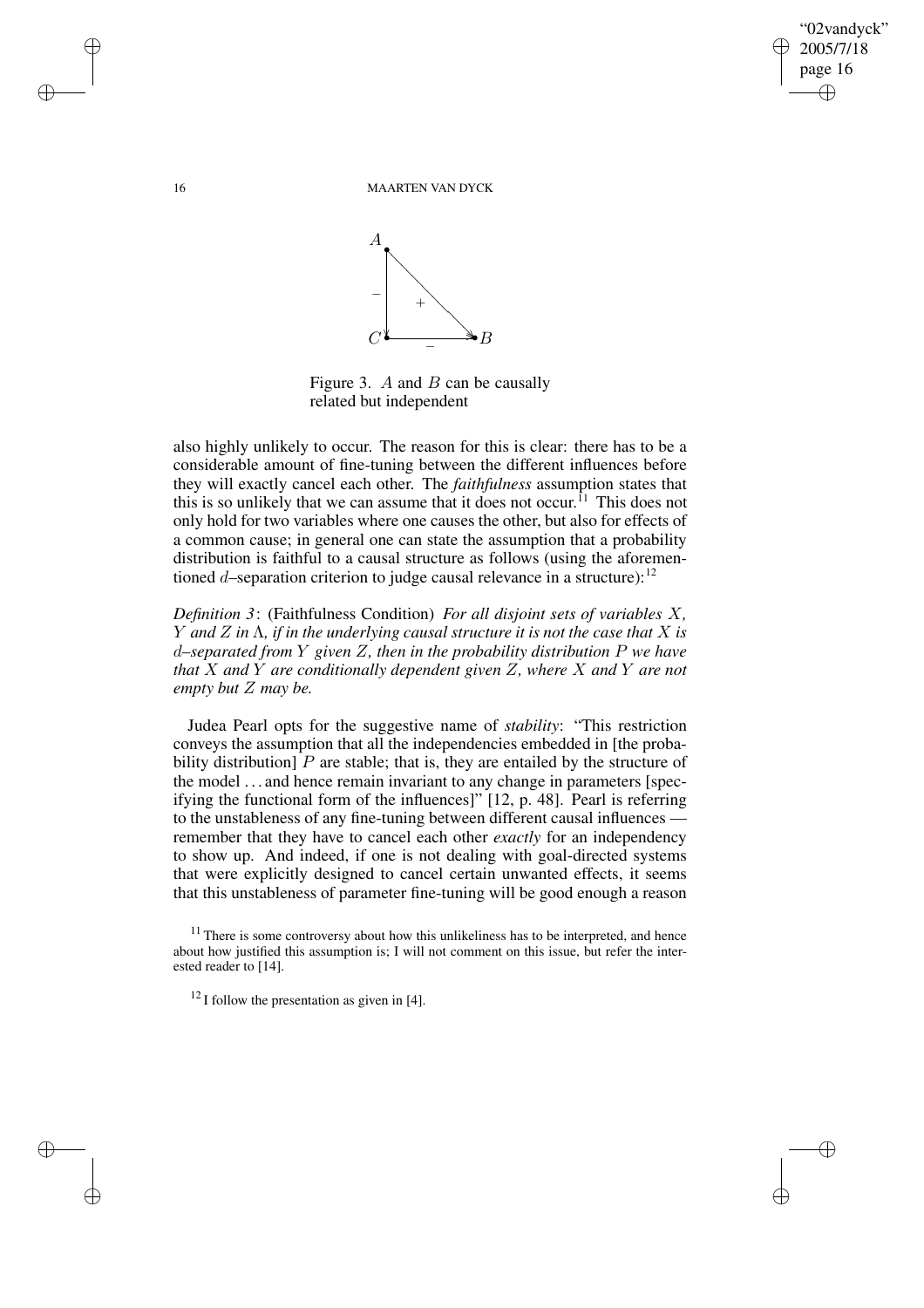to assume faithfulness (although, sometimes we might be mistaken in doing so).

The issues surrounding this assumption point to an important problem with the general strategy behind the Bayes net approach: it is fundamentally sensitive to zero-correlations between variables (whether unconditional or conditional — see the importance of screening off), but of course this is extremely hard to establish in practice. Notice that I sidestepped this issue by assuming that somehow we do have the right probability-distribution at our disposal (and in doing so skip the step from sample statistics to population probability).

In conclusion we can say that whereas the causal Markov condition states that unconditional dependency implies causal relations (whether direct, indirect, or through common causes), the faithfulness assumption states that unconditional independency implies the absence of causal relations. Thus, Markov plus faithfulness imply an *equivalence* between variables being unconditionally dependent and causally related (possibly through common causes, as indicated at page 15 at the end of section 2.1). Any structure for which this is valid is called a causal Bayes net. In section 4 I will put these assumptions to work, and in doing so hopefully make more clear their usefulness and strength, but first I will introduce the basic ideas behind adaptive logics.

## 3. *Adaptive logics*

✐

✐

✐

✐

Adaptive logics were originally developed to deal with a particular problem arising when a set of premisses give rise to an inconsistency (for an overview, see [2]). It is of course well known that classical logic turns out to be completely impotent in this situation: the consequence set is trivial, following the classical property of *ex falso quodlibet*. In view of this, so–called *paraconsistent* logics were developed; the most obvious way is to drop certain rules of classical logic (e.g. *modus tollens* and *disjunctive syllogism*), so that *ex falso quodlibet* no longer follows. These logics, however, have the important drawback of being rather weak: *no* application of the dropped rules remains valid. Consider what this can come down to: if one uses a paraconsistent logic that invalidates modus tollens, then ' $\neg q$ ' will not follow from the following set of premises  $\{q \supset p, \neg p, r, \neg r\}$ . So, avoiding the triviality that arises from the inconsistency comes at a price; and a price that is hard to pay, since  $p$  and  $q$  have nothing to do with the inconsistency! The solution proposed by Diderik Batens in developing *inconsistency–adaptive logics* was the following: not the inference rules of classical logic should be dropped, but certain *applications* thereof (i.e. the ones leading to triviality). This is implemented by introducing three basic components for such an adaptive logic: a *lower limit logic* (henceforth LLL), an *upper limit logic* (ULL), and

"02vandyck" 2005/7/18 page 17

✐

✐

✐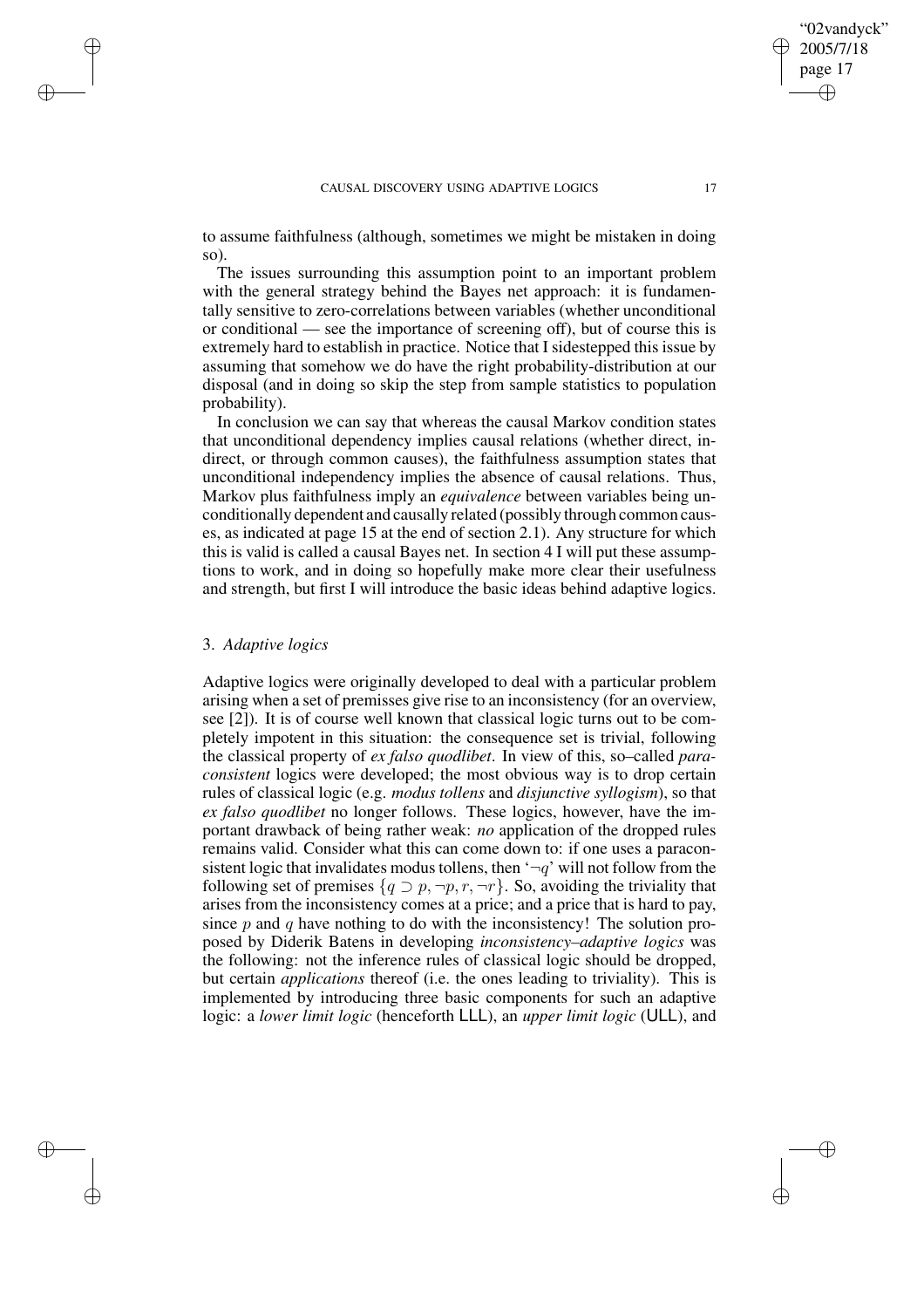"02vandyck" 2005/7/18 page 18 ✐ ✐

✐

✐

#### 18 MAARTEN VAN DYCK

a *marking strategy*. The LLL contains all the unproblematic rules, and thus is a paraconsistent logic of some sort, the ULL is made up of the rules of the LLL *plus* the problematic rules, and thus is classical logic. The important feature of the ULL rules is that they are introduced *conditionally* in an adaptive proof: any application of such a rule can be retracted *whenever* it turns out that the condition is violated (the sentence that was derived is marked as invalid, the line of the proof containing this sentence is out). The condition is the set of formulas that have to behave *"normal"* for the specific ULL rules to be applicable; normality obviously being linked with consistency for inconsistency–adaptive logics, the marking strategy deciding when marking has to occur. (In the simple example given above, the application of modus tollens to derive  $\neg q$  would have to be retracted if it turned out that  $\neg p$  behaved inconsistently, i.e. if  $p$  would be derived somewhere in the proof obviously this can only be the case in the presence of further premises.)<sup>13</sup> It is clear that all the rules from the LLL can be treated as unconditional rules (these being the rules that cannot cause trouble, i.e. that never lead to triviality in the presence of inconsistencies). But of course, if the sentences to which one applies such unconditional rules were derived on a condition, then the sentence that is being introduced at a new line in the proof will also contain a condition: the union of all the conditions of the earlier sentences of which it is a consequence (if an earlier line has to be considered invalid at a certain point of the proof, all its consequences obviously also have to be).

The foregoing already indicates how the idea of adaptive logics can be extended to deal with other problems besides the presence of inconsistencies. Particulary interesting are so–called *ampliative* adaptive logics. For these logics, the LLL will often be classical logic, and the ULL will allow one to go further than permitted by classical logic, where the particular criteria for marking (and definitions of abnormality) will determine when "further" means "too far". Examples are an adaptive logic for induction [1], and one for abduction [11]. As was already stressed extensively by David Hume, causal reasoning is a species of inductive reasoning, so it will not come as a surprise that the adaptive logic for causal discovery will also be of this kind. All these logics share the interesting characteristic that they allow one to formalize what makes a particular ampliative argument a *correct* one (of course relative to the chosen adaptive logic), which is notoriously impossible from the viewpoint of classical logic (as Hume taught us).

 $13$  Further complications can arise if one considers the possibility of expressions stating a disjunction of abnormalities: in these cases a line will sometimes have to be marked when its condition is present in such a disjunction. So the link between marking and abnormal behaviour of members of a condition is not always as straightforward as might be thought on first impression, this being determined by the marking strategy; the adaptive logic for causal discovery to be presented here will, however, display such a straightforward connection.

✐

✐

✐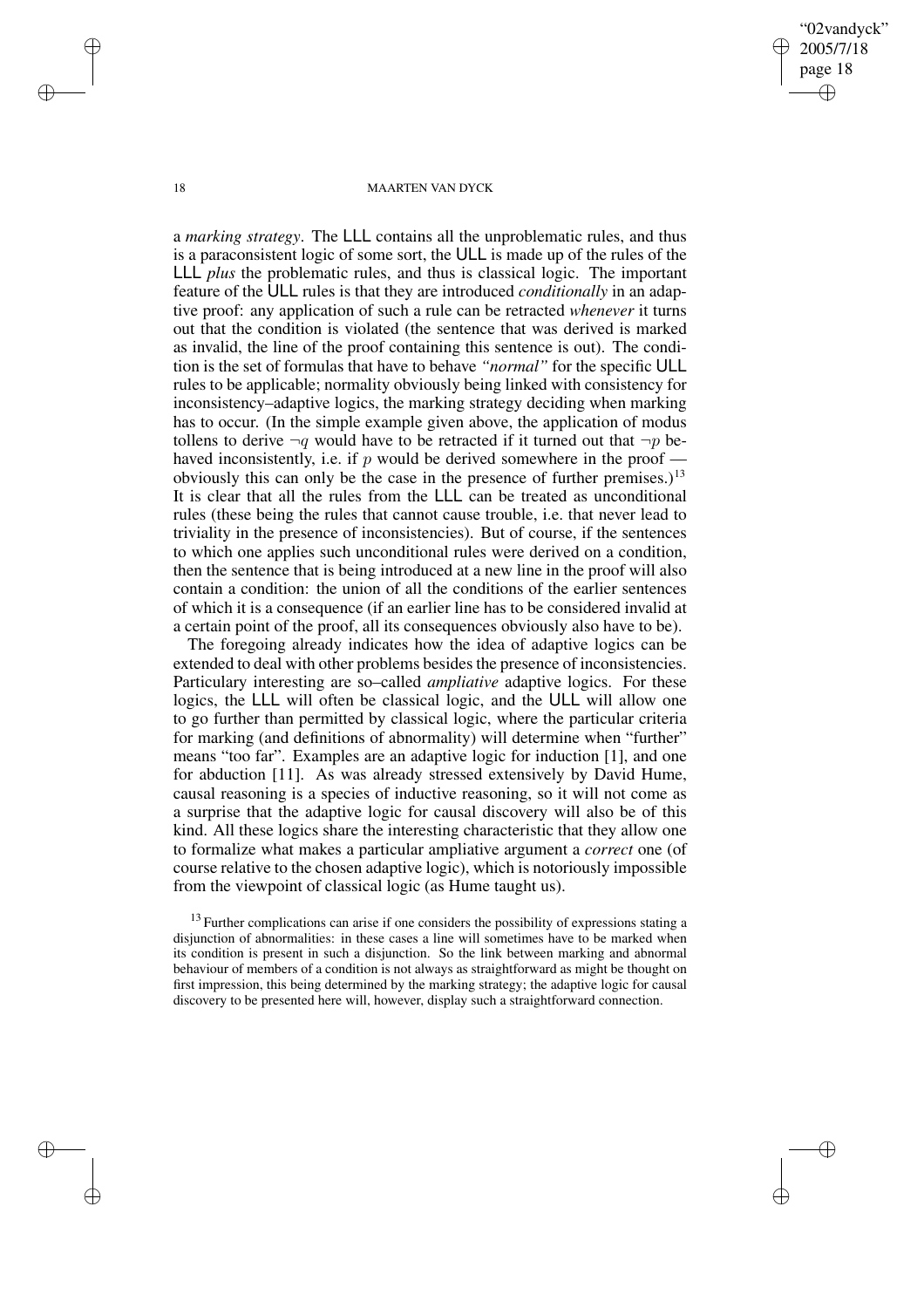The fact that lines that were already derived can be marked as invalid at a later stage in a proof gives adaptive logics a dynamic character. The most interesting dynamics occurs if the normality of formulas is not decidable from the premisses (remember that the non–propositional part of classical logic is not decidable!). In this case, all one can do is assume the normality of a formula until it can explicitly be shown to behave abnormal, that is, by writing down a line of the proof that expresses the abnormality of that formula.<sup> $14$ </sup> (And even then, more can happen: it can also be the case that a line that is marked will be unmarked later on in the proof. Those who are becoming curious or suspicious by remarks like these, should look for an article explaining the properties of adaptive logics in more detail here, I will only expand on those properties that my (simple) adaptive logic will expose.) But also if one is dealing with a decidable marking criterion, this dynamic character can arise; if new premises are added to a proof after part of it was already completed, it can very well be that some consequence of these premises (maybe together with the old premises) turns out to be an abnormality for some line that was already derived, causing this line to be marked. This fact makes clear that adaptive logics are non–monotonic (i.e. adding further formulas to a set of premises can invalidate some consequences of the original set). The first kind of cases can be called instances of an *internal* dynamics (this is linked with the proof theory proper, reflecting some properties of natural reasoning), whereas the second kind exemplify an *external* dynamics (this is linked with the inference relation being non– monotonic). A combination of both kinds of dynamics of course can arise. To get a better grip on all these properties, the study of adaptive logics also incorporates semantic conceptions (see e.g. [2]), but in the present article I will stay on the proof–theoretic level.

Before turning to the adaptive logic for causal discovery, let me briefly recapitulate. Adaptive logics always have something like the following proof format. Every line of the proof consists of five elements (the presence of a fifth element being characteristic for adaptive logics):

(1) a line number,

✐

✐

✐

✐

- (2) the sentence derived,
- (3) the line numbers of the sentences from which (2) is derived,
- (4) the rule of inference that justifies the derivation,
- (5) the set of sentences on the normal behaviour of which we rely in order for (2) to be derivable by (4) from the sentences of the lines enumerated in (3).

<sup>14</sup> As already remarked in footnote 13, depending on the marking strategy one opts for, marking can already occur when a line is written down that states a disjunction of abnormalities. As the adaptive logic that I will introduce does not have that characteristic, I will give no further comments on this.

"02vandyck" 2005/7/18 page 19

✐

✐

✐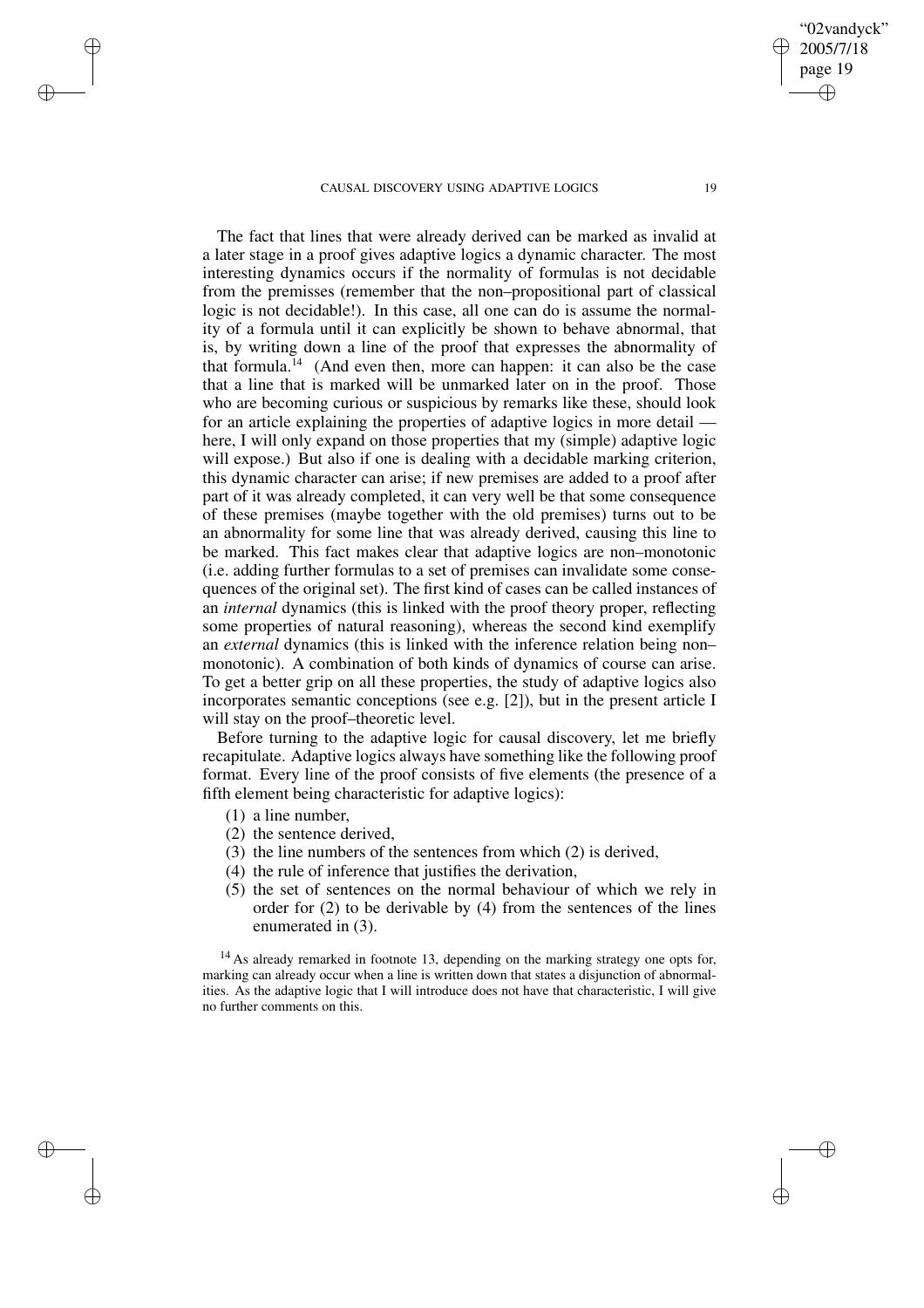"02vandyck" 2005/7/18 page 20 ✐ ✐

✐

✐

#### 20 MAARTEN VAN DYCK

In addition to a structural rule by which one introduces premises in a proof (always with an empty fifth element), there are two kinds of inference rules: the unconditional one (being all valid applications of the LLL rules), and the conditional one (all the applications of the extra ULL rules). The fifth element of a line, together with the marking strategy, determines when that line will have to be marked in view of the other lines written down in the proof.

## 4. *An adaptive logic for causal discovery*

## 4.1. *The basics*

The basic idea is very simple: the logic for causal discovery will allow one to commit the classic fallacy of *cum hoc, ergo propter hoc* — that is, of inferring a direct causal relation from a correlation between variables; well, not quite, it allows one to do this *unless* it can be shown that this dependency is screened off by another set of variables . . .

It is clear how this will be implemented: there will be a LLL validating a certain set of consequences from a set of premisses, and a ULL that is more daring and posits that any unconditional dependency is due to a direct causal relation. If this turns out to be too daring, that is, if the condition of a line in the proof is violated — obviously, this will be the case whenever an unconditional dependency is shown to be screened off — then this line will have to be retracted. It is the ULL that will allow one to go ahead in inferring causal relations — and as such will be essential to get the discovery process started — but, as will become clear, it is the LLL that will help to infer the direction of the direct influences posited by the ULL.

Before we go on, let me first clarify the notational conventions that I will use. As indicated in section 2, the objects we are talking about are the nodes of a causal structure (corresponding to the variables of a system), and the causal arrows between them. So, any structure can be described with a finite set of names for the nodes, say  $\Lambda = \{A, B, \ldots, A_n\}$ , and predicative expressions like ' $A \rightarrow B$ ', which obviously states that the characteristic of the system denoted by A has a direct causal influence on the one denoted by B. As meta-variables for A, B, etc. I use lower case Greek letters  $\alpha, \beta$ , etc. Upper case Greek letters are used for sets of nodes. Besides the arrows, I also have to introduce the symbol  $(\cdot \text{II} \cdot | \cdot)$  for stating probabilistic (in)dependency between (sets of) nodes. That there is a causal path between  $\alpha$  and  $\beta$  will be expressed by the predicate  $\mathcal{P}(\alpha, \beta)$ , which can be given a recursive definition ( $\gamma$  is an arbitrary member of  $\Lambda$ ):

*Definition* 4: (Causal Path)  $\mathcal{P}(\alpha, \beta) =_{\text{def}} \alpha \rightarrow \beta \vee (\mathcal{P}(\alpha, \gamma) \wedge \gamma \rightarrow \beta)$ *.* 

✐

✐

✐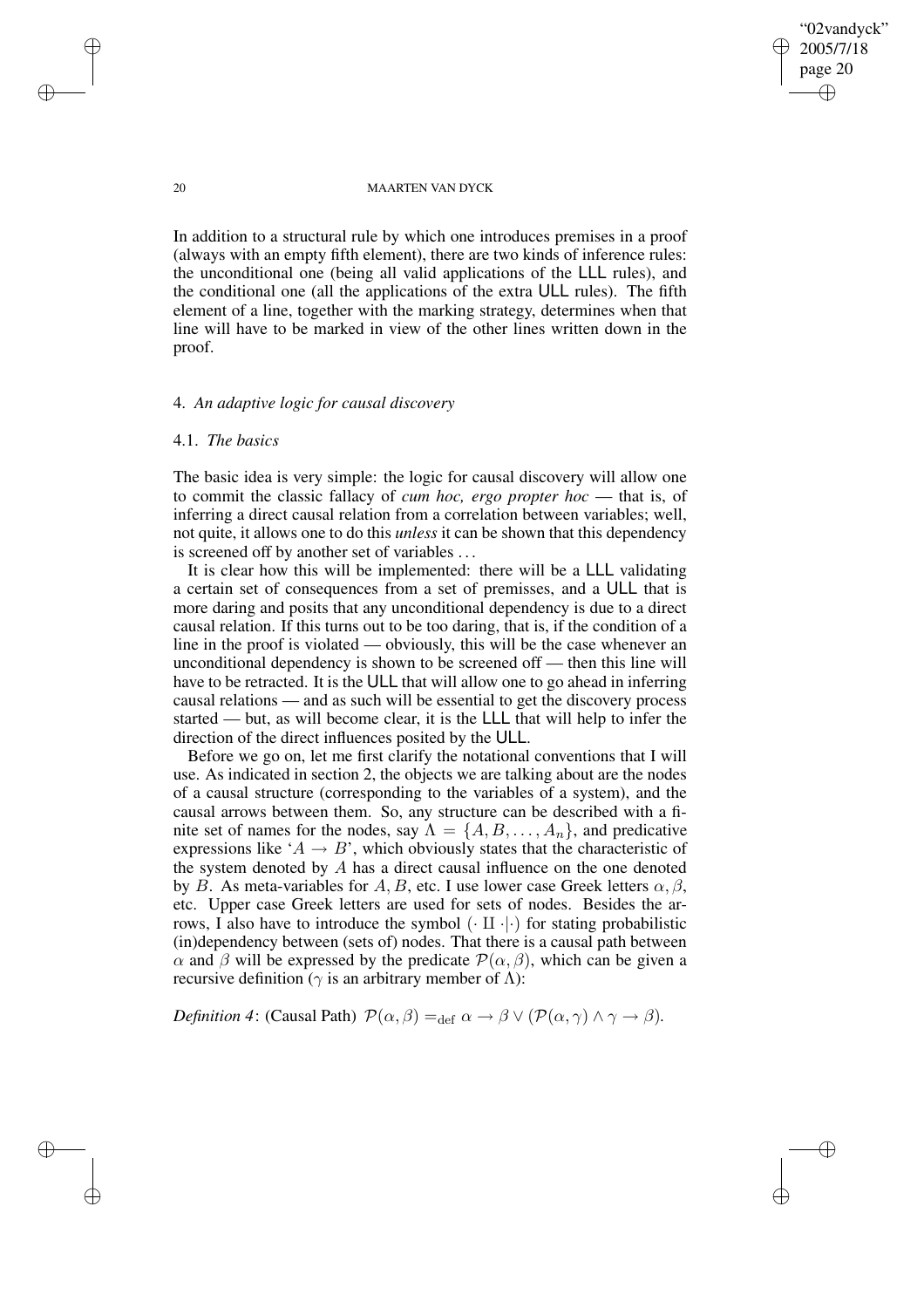A very central place is of course occupied by the notion of screening off;  $SO_{\alpha\beta}$  will denote the set of all formulas that state that two probabilistically dependent nodes  $\alpha$  and  $\beta$  are screened off by a non-empty set of nodes in  $\Lambda$ by:

*Definition* 5: (Screening Off) *For*  $\alpha$  *and*  $\beta$  *which satisfy*  $\neg(\alpha \Pi \beta)$  :  $S\mathcal{O}_{\alpha\beta}$  =  $\{(\alpha \amalg \beta | \Delta) : \alpha, \beta \notin \Delta; \emptyset \subset \Delta \subset \Lambda\}.$ 

The union of all subsets of nodes that screen off  $\alpha$  and  $\beta$  is denoted by  $\Psi(\mathcal{SO}_{\alpha\beta})$ . The disjunction of all formulas that state that  $\alpha$  and  $\beta$  are screened off is denoted by  $DSO_{\alpha\beta} = \bigvee \{(\alpha \amalg \beta | \Delta) : \alpha, \beta \notin \Delta; \emptyset \subset \Delta \subset \Delta \}$  $\Lambda$ } (again this is only defined for probabilistically dependent  $\alpha$  and  $\beta$ ).

## 4.2. *The Lower Limit Logic*

✐

✐

✐

✐

The rules and axioms characterizing the LLL can be divided in two categories (that together will constitute the unconditional rule of the adaptive logic)<sup>15</sup>. I will only focus on the second kind, since the first kinds is of course already well-documented: these are rules and axioms characterizing classical predicate logic with identity. The second kind of rules and axioms express properties satisfied by all faithful, causal Markov structures, that is, by causal Bayes nets.

I will first state a list of axiom-schemes and inference rules, then I will briefly comment on them, and finally introduce some derived inference rules, which will be at the core of causal discovery. The list of axioms and rules introduced is not intended to be exhaustive, but suffices for my purposes.

- A1  $\neg P(\alpha, \alpha)$
- A2  $\neg(\alpha \amalg \beta) \equiv (\alpha \rightarrow \beta \vee \beta \rightarrow \alpha \vee DSO_{\alpha\beta} \vee \alpha = \beta)$
- A2'  $\neg(\alpha \amalg \beta) \equiv (\mathcal{P}(\alpha, \beta) \vee \mathcal{P}(\beta, \alpha) \vee (\exists \gamma)(\mathcal{P}(\gamma, \alpha) \wedge \mathcal{P}(\gamma, \beta)) \vee \alpha = \beta)$
- R1  $DSO_{\alpha\beta}$  $\left[ \mathcal{P}(\alpha, \gamma) \land \mathcal{P}(\gamma, \beta) \right] \lor \left[ \mathcal{P}(\beta, \gamma) \land \mathcal{P}(\gamma, \alpha) \right] \lor \left[ \mathcal{P}(\gamma, \alpha) \land \mathcal{P}(\gamma, \beta) \right]$  $\vee$ (∃δ)[ $\mathcal{P}(\delta, \gamma) \wedge \mathcal{P}(\gamma, \alpha) \wedge \mathcal{P}(\delta, \beta)] \vee (\exists \delta) [\mathcal{P}(\delta, \alpha) \wedge \mathcal{P}(\delta, \gamma)]$  $\wedge \mathcal{P}(\gamma, \beta)$ ]

<sup>15</sup> However, when giving some examples of proofs with the adaptive logic, I will, for clarity's sake, still indicate applications of these different kinds separately. So the fourth element of a line that is the result of the application of the unconditional rule, will state the name of specific rules (e.g. CL for all valid applications of a rule of classical logic, DR1 for an application of that LLL–rule), instead of a generic name.

"02vandyck" 2005/7/18 page 21

✐

✐

✐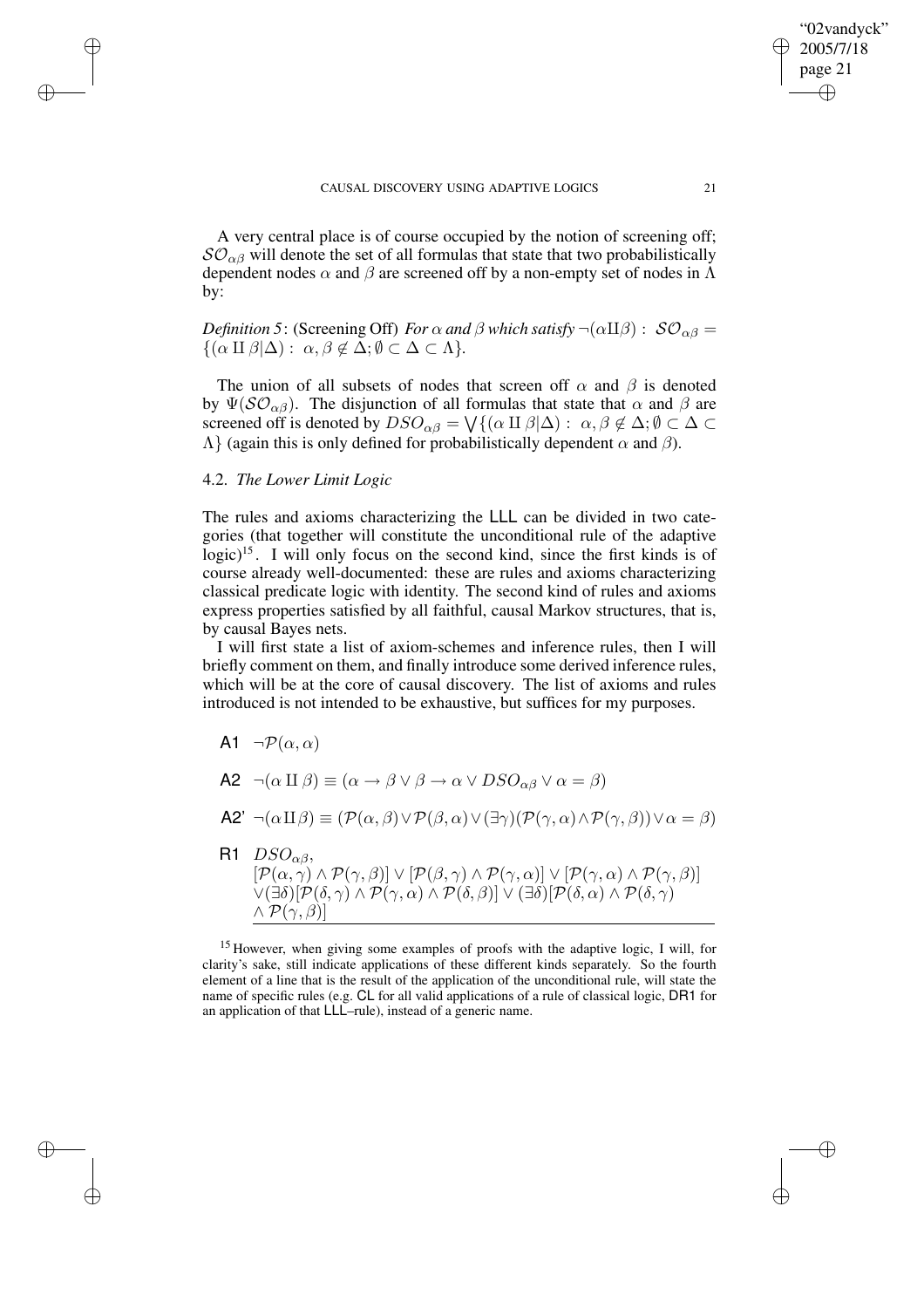✐

✐

#### 22 MAARTEN VAN DYCK

$$
\gamma \in \Psi(\mathcal{SO}_{\alpha\beta})
$$
  
\nR2  $\neg(\alpha \amalg \beta)$ ,  
\n $\gamma \in \Psi(\mathcal{SO}_{\alpha\beta})$   
\n $[\overline{P}(\alpha, \gamma) \land \overline{P}(\gamma, \beta)] \lor [\overline{P}(\beta, \gamma) \land \overline{P}(\gamma, \alpha)] \lor [\overline{P}(\gamma, \alpha) \land \overline{P}(\gamma, \beta)]$   
\n $\lor (\exists \delta) [\overline{P}(\delta, \gamma) \land \overline{P}(\gamma, \alpha) \land \overline{P}(\delta, \beta)] \lor (\exists \delta) [\overline{P}(\delta, \alpha) \land \overline{P}(\delta, \gamma) \land \overline{P}(\gamma, \beta)]$   
\nR3  $\gamma \in \Psi(\mathcal{SO}_{\alpha\beta})$   
\n $\neg(\alpha \rightarrow \gamma \land \beta \rightarrow \gamma)$ 

Axiom A1 states the assumption that all structures are acyclic (so that there can be no feed-back loops). Axioms A2 and A2' are clearly not independent, but are the two equivalent ways of expressing what I singled out in section 2 (on pages 15 and 17) as the most important property of faithful causal Markov systems. Rules R1, R2, and R3 mirror some properties of the d–separation criterion, and thus express assumptions about causal relevance. R1 looks more gruesome than it really is; it states that if two nodes are screened off, and if a third node either lies on a path between these two nodes, or is a common cause of them, or lies on a path from a common cause to one of both nodes, that then this third node must be a member of one of the sets that screen off the two nodes. This is clearly in line with the meaning of screening off that I discussed in section 2. (In appendix A I give a proof of the fact that R1 follows from the d–separation criterion.) R2 inversely states that if two nodes are screened off by a third node, then this node either has to lie on a path between the two nodes, or has to be the common cause of these nodes, or has to lie on a path from a common cause to one of both nodes. (A proof is to be found in the appendix). R3 is an immediate consequence of what was called explaining away on page 13. (See again the appendix for the very short proof.)

The following easy-to-prove derived rules are of main import for causal discovery.

$$
\begin{array}{ll}\n\textsf{D}\textsf{R1} & \alpha \neq \beta, \\
(\alpha \amalg \beta), & \alpha \to \gamma \lor \gamma \to \alpha \lor DSO_{\alpha\gamma}, \\
\beta \to \gamma \lor \gamma \to \beta \lor DSO_{\beta\gamma} \\
\hline\n\alpha \to \gamma \lor DSO_{\alpha\gamma}, & \beta \to \gamma \lor DSO_{\beta\gamma}\n\end{array}
$$

DR2  $\alpha \neq \beta$ ,  $DSO_{\alpha\beta},$  $\gamma \notin \Psi(\mathcal{SO}_{\alpha\beta}),$ 

✐

✐

✐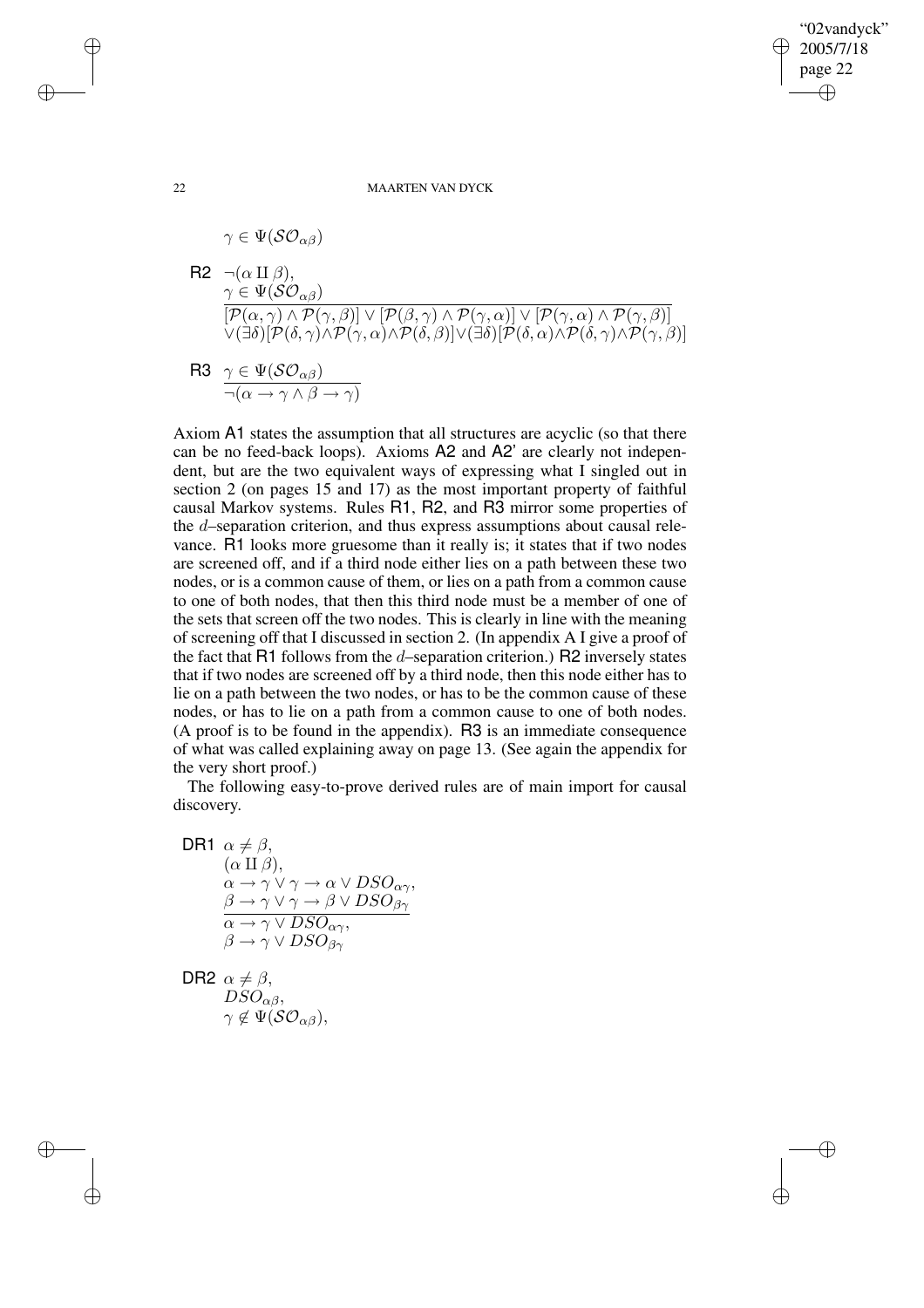$$
\alpha \to \gamma \lor \gamma \to \alpha \lor DSO_{\alpha\gamma},
$$
  
\n
$$
\beta \to \gamma \lor \gamma \to \beta \lor DSO_{\beta\gamma},
$$
  
\n
$$
\alpha \to \gamma \lor DSO_{\alpha\gamma},
$$
  
\n
$$
\beta \to \gamma \lor DSO_{\beta\gamma}
$$

As one can notice, these rules allow one to infer the direction of causal influences given the right kind of causal (!) premises; i.e. given the absence of the third disjunct in the (already partly causal) premisses on lines 3 and 4 (or lines 4 and 5 for the second derived rule) and in the conclusion. Together with R3, which also excludes certain directions, this will make possible the derivation of (parts of the) causal structures responsible for observed (in)dependencies. But before we can do that, we have to get rid of the extra disjuncts; and this is where the adaptive character of the logic comes into play.

# 4.3. ALcd

✐

✐

✐

✐

As explained in section 3, an adaptive logic is not only characterized by a LLL but also by an ULL and a marking strategy, where the ULL incorporates some presuppositions ("normalities") not made by the LLL. In section 4.1, I already introduced the most important idea of the logic for causal discovery, henceforth called ALcd. The ULL validates *cum hoc, ergo propter hoc* for any two nodes, so the presence of a formula stating that these two nodes are screened off is considered an *abnormality*. (As indicated this name goes back to the origin of adaptive logic in inconsistency adaptive logics, so call it otherwise if you might feel uncomfortable with this name; but it is not an altogether unnatural perspective to consider "correlation = causation" as a normality.)

The ULL of AL<sub>cd</sub> is obtained by adding the following rule to the LLL that I introduced in section 4.2:

$$
\mathsf{Rc} \frac{\neg(\alpha \amalg \beta)}{\alpha \to \beta \lor \beta \to \alpha \lor \alpha = \beta}
$$

This rule will always be applied conditionally in an  $AL_{cd}$  proof: if a line is added to a proof as a result of an application of Rc, then this line will have as its fifth element  $SO_{\alpha\beta}$ . It is immediately clear from A2 that the LLL doesn't make the presupposition that the ULL makes, and that the validity of the presupposition is enough to guarantee the correctness of the ULL rule from the perspective of the LLL (a fact known as "derivability adjustment theorem" in the study of adaptive logics). As a definition for a marked line we obviously have:

*"02vandyck" 2005/7/18 page 23*

✐

✐

✐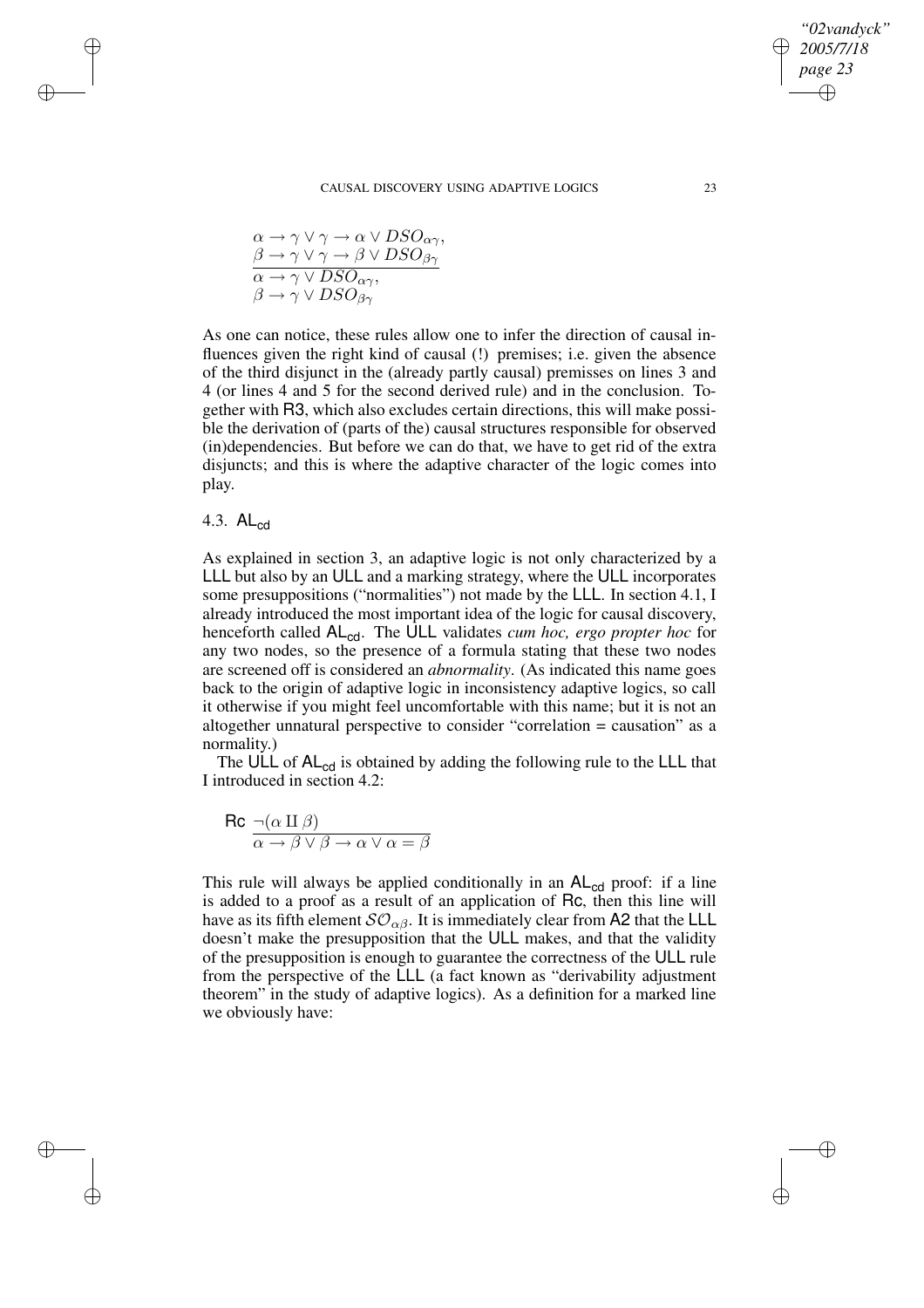## 24 MAARTEN VAN DYCK

"02vandyck" 2005/7/18 page 24

✐

✐

✐

✐

# *Definition 6*: (Marked Line) *Where* Θ *is the fifth element of line* i*, line* i *is marked iff a formula*  $\delta$  *is unconditionally derived for some*  $\delta \in \Theta$ *.*<sup>16</sup>

So, from the moment that a line in a proof states that  $\alpha$  and  $\beta$  are screened off, all lines that were derived on the condition that  $\alpha$  and  $\beta$  are not independent conditional on any variable in  $\Lambda$  have to be marked.

Now, there is one more important thing to remark. If one looks at the two derived rules of the LLL, it is clear that they give rise to two useful variants that are valid in  $AL_{cd}$ : all lines containing the causal statements and the disjuncts of screening off formulas (DSO) can be replaced by lines containing only the causal statements and having as condition the absence of any formula stating that the nodes mentioned in the causal statements are screened off. In these variants the interplay between ULL and LLL becomes most clear: the ULL introduces the conditional lines with causal statements, and the LLL helps to select causal statements specifying one unequivocal direction for the causal influences. Finally we have to remark that in view of the presence of the disjunct  $\alpha = \beta$  in Rc, we will also have to introduce in any proof premisses stating that two nodes with different names are really distinct.

#### 5. *Some examples*

In this section I will present three examples of causal discovery using  $AL_{cd}$ . While giving these examples, I will also comment on an apparent weakness of this approach, that might already have been bothering some attentive readers; i.e. is the distinction between ULL and LLL really needed? (After all, if one already knows that there is no screening off, A2 suffices to introduce causal statements in a proof.)

Let me start with a very simple example, just to get the taste of the thing. Suppose we have a system with the causal structure depicted in figure 4. This will give rise to the stated premisses, $17$  which immediately allow us to

<sup>16</sup> Those familiar with adaptive logics will notice that I opt for the "simple strategy", thus assuming that disjunctions of abnormalities cannot be derived (if they could, one should opt for another strategy, "reliability" or "minimal abnormality"). The absence of such disjunctions is no matter of principle, but rather of convention. In almost any natural application of a logic for causal discovery the premisses will consist of statements stating (un)conditional (in)dependency between variables, as inferred from observations; thus the abnormalities will almost always be given in a straightforward form. However, it is important to know that the mere possibility of premisses that would introduce disjunctions of abnormalities in a proof pose no principled problems, and only require a minimal technical revision of  $AL_{cd}$ . (I don't incorporate this in the logic presented here, to keep the basic format as simple as possible for readers not familiar with adaptive logics but rather interested in causal discovery.)

✐

✐

✐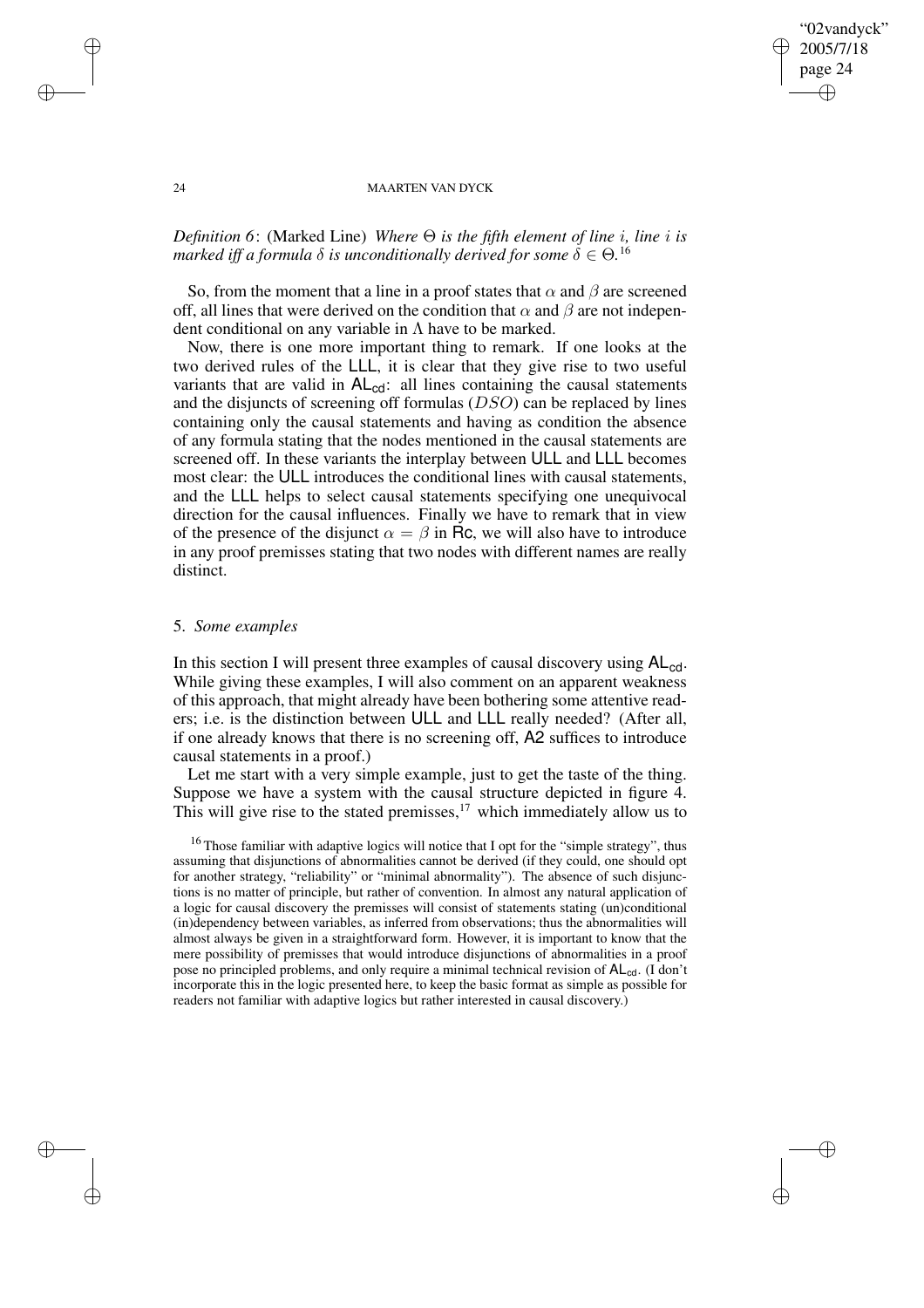

Figure 4. Example 1

derive the underlying structure.

✐

✐

 $\bigoplus$ 

✐

| 1              | $A \neq B$                 |         | <b>PREM</b>     |                     |
|----------------|----------------------------|---------|-----------------|---------------------|
| 2              | $A \neq C$                 |         | <b>PREM</b>     |                     |
| 3              | $B \neq C$                 |         | <b>PREM</b>     |                     |
| $\overline{4}$ | $(A \amalg B)$             |         | <b>PREM</b>     |                     |
| 5              | $\neg(A \amalg C)$         |         | <b>PREM</b>     | Ø                   |
| 6              | $\neg(B \amalg C)$         |         | <b>PREM</b>     | Ø                   |
| 7              | $A \to C \vee C \to A$     | 2.5     | Rc              | $SO_{AC}$           |
| 8              | $B \to C \vee C \to B$ 3.6 |         | Rc              | $\mathcal{SO}_{BC}$ |
| 9              | $A \rightarrow C$          | 1,4,7,8 | DR1             | $SO_{AC}$           |
| 10             | $B \to C$                  | 1,4,7,8 | DR <sub>1</sub> | $\mathcal{SO}_{BC}$ |
|                |                            |         |                 |                     |

Now for something more serious. Consider again the structure depicted in figure 2. The premisses then should be the following:

|    | $A \neq B$         | Ø<br><b>PREM</b> |  |
|----|--------------------|------------------|--|
| 2  | $A \neq C$         | <b>PREM</b><br>Ø |  |
| 3  | $A \neq D$         | <b>PREM</b><br>Ø |  |
| 4  | $B \neq C$         | <b>PREM</b><br>Ø |  |
| 5  | $B \neq D$         | <b>PREM</b><br>Ø |  |
| 6  | $C \neq D$         | <b>PREM</b><br>Ø |  |
|    | $\neg(A \amalg B)$ | <b>PREM</b><br>Ø |  |
| 8  | $A \amalg C$       | <b>PREM</b><br>Ø |  |
| 9  | $(A \amalg D)$     | <b>PREM</b><br>Ø |  |
| 10 | $B \amalg C$       | <b>PREM</b><br>Ø |  |
|    | ш                  | <b>PREM</b><br>Ø |  |
| 12 | $(C \amalg D)$     | Ø<br><b>PREM</b> |  |
| 13 | $ B\&C\rangle$     | <b>PREM</b><br>Ø |  |
|    |                    |                  |  |

With Rc we can infer the following causal relations, but it is also clear that in view of the premisses, line 15 immediately has to be marked:

 $17$  That it must give rise to these premisses follows from the assumption that it is a faithful Markov structure — if this assumption holds, it will immediately be shown that  $AL_{cd}$  will allow us to derive the right structure; if this assumption doesn't hold,  $AL_{cd}$  will clearly fail, but we knew this already, didn't we?

"02vandyck" 2005/7/18 page 25

✐

 $\bigoplus$ 

✐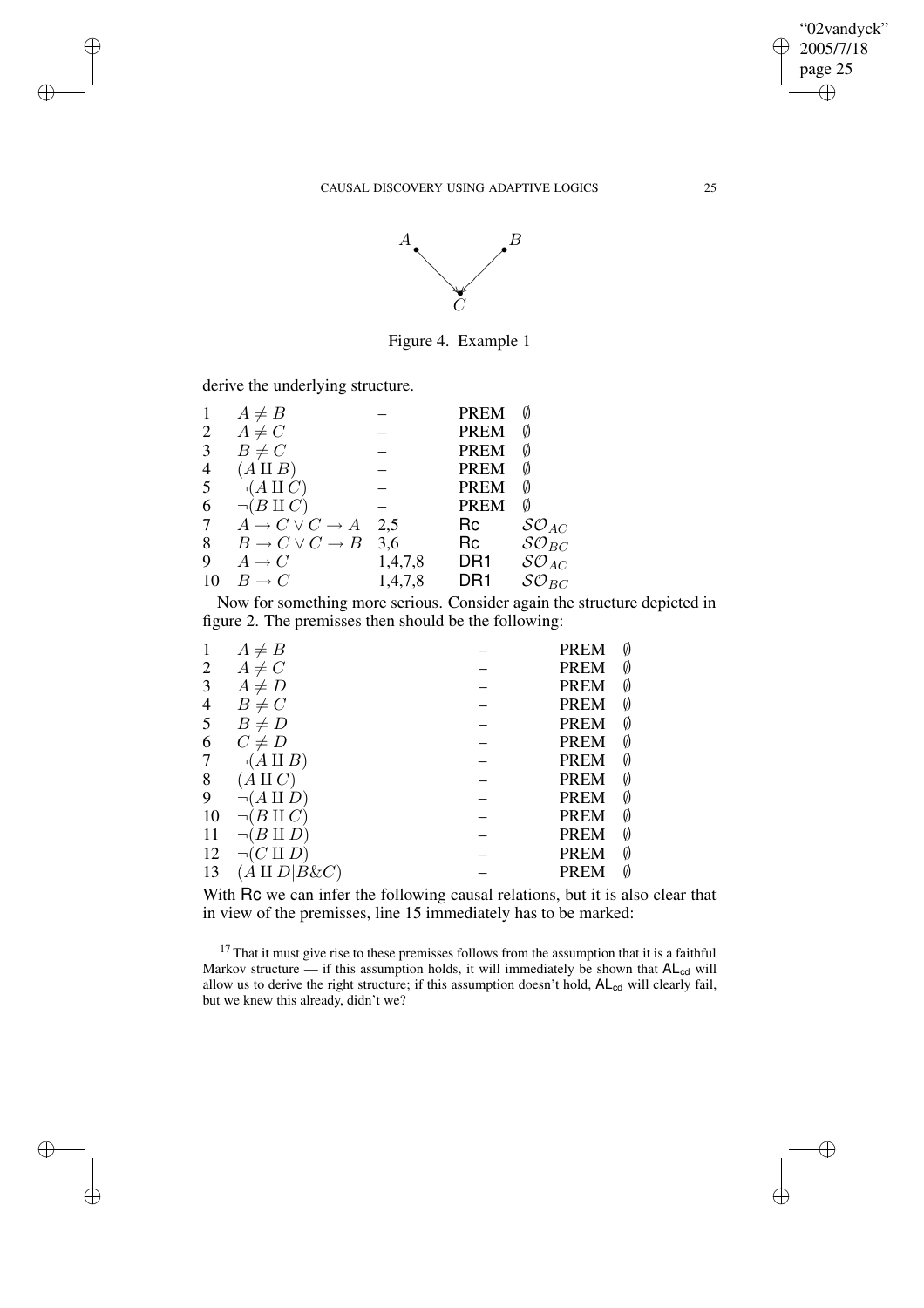## "02vandyck" 2005/7/18 page 26 ✐ ✐

✐

✐

#### 26 MAARTEN VAN DYCK

| 15 $A \rightarrow D \vee D \rightarrow A$<br><b>Rc</b><br>3.9<br>16 $B \to C \vee C \to B$<br>$\mathcal{SO}_{BC}$<br>4.10<br>Rc.<br>17 $B \to D \lor D \to B$<br>$SO_{BD}$<br>Rc.<br>5.11<br>18 $C \to D \lor D \to C$<br>$SO_{CD}$<br>Rc.<br>6.12 |  | 14 $A \rightarrow B \vee B \rightarrow A$ | 1.7 | Hc. | $\mathcal{SO}_{AB}$<br>$SO_{AD}$ $\sqrt{13}$ |
|----------------------------------------------------------------------------------------------------------------------------------------------------------------------------------------------------------------------------------------------------|--|-------------------------------------------|-----|-----|----------------------------------------------|
|----------------------------------------------------------------------------------------------------------------------------------------------------------------------------------------------------------------------------------------------------|--|-------------------------------------------|-----|-----|----------------------------------------------|

The fact that we knew in advance that line 15 would have to be marked is the weakness I mentioned in the beginning of this section. This clearly has to do with the fact that we are dealing with a decidable marking criterion (given the premisses, it can always be decided in advance if a line will have to be marked). But this need not mean that the adaptive approach is empty posturing for our purposes. It could very well be that the premisses we are considering are incomplete, and that there is a relevant missing variable that screens off B and C. This would mean that the Markov condition will not hold for the considered variables, and that  $AL_{cd}$  will give us wrong answers. But, and this is the important point, this logic has got the resources to adapt itself to new relevant information, and so to correct for the initial "mistakes". It is not the marking in light of already given premisses that is really important, but the marking after the addition of new premisses. (In the words of section 3, AL<sub>cd</sub> displays an external dynamics.) One can never be *guaranteed* that there is not somewhere a variable that screens off two variables: an adaptive logic still allows one to go on in a sensible way in view of this uncertainty. This should be enough to clear up the suspicion that I stated in the beginning of this section: in reality we never *know* for sure that there is no screening off, so ULL and LLL really do behave differently. One could answer to this that from a logical point of view reality is only illusionary, and that if the premisses state that two objects are conditionally dependent given any other object in our language (all variables included in the structure), then one knows there is no screening off. But even adopting this point of view, there still remains an important difference between ULL and LLL: whenever the premisses *don't* give *all* information on the conditional (in)dependencies holding between two variables — this is not only a logical unavoidable situation (remember we are talking premisses) but also a very realistic situation — ULL, but not LLL, assumes that there is no screening off and introduces causal statements.

Let us now continue the proof ('CL' as a fourth element of a line indicates that this line is the result of an application of rules of classical logic).

| 19 $A \rightarrow B$                             | 1,8,14,16 DR1 $SO_{AB}$           |                        |
|--------------------------------------------------|-----------------------------------|------------------------|
| 20 $C \rightarrow B$                             | 1,8,14,16 DR1 $\mathcal{SO}_{BC}$ |                        |
| 21 $\neg(A \rightarrow B \land D \rightarrow B)$ | 13 R3 $\emptyset$                 |                        |
| 22 $\neg D \rightarrow B$                        | 19.21                             | CL $\mathcal{SO}_{AB}$ |
| 23 $B \rightarrow D$                             | 17.22                             | CL $SO_{BD}$           |
|                                                  |                                   |                        |

✐

✐

✐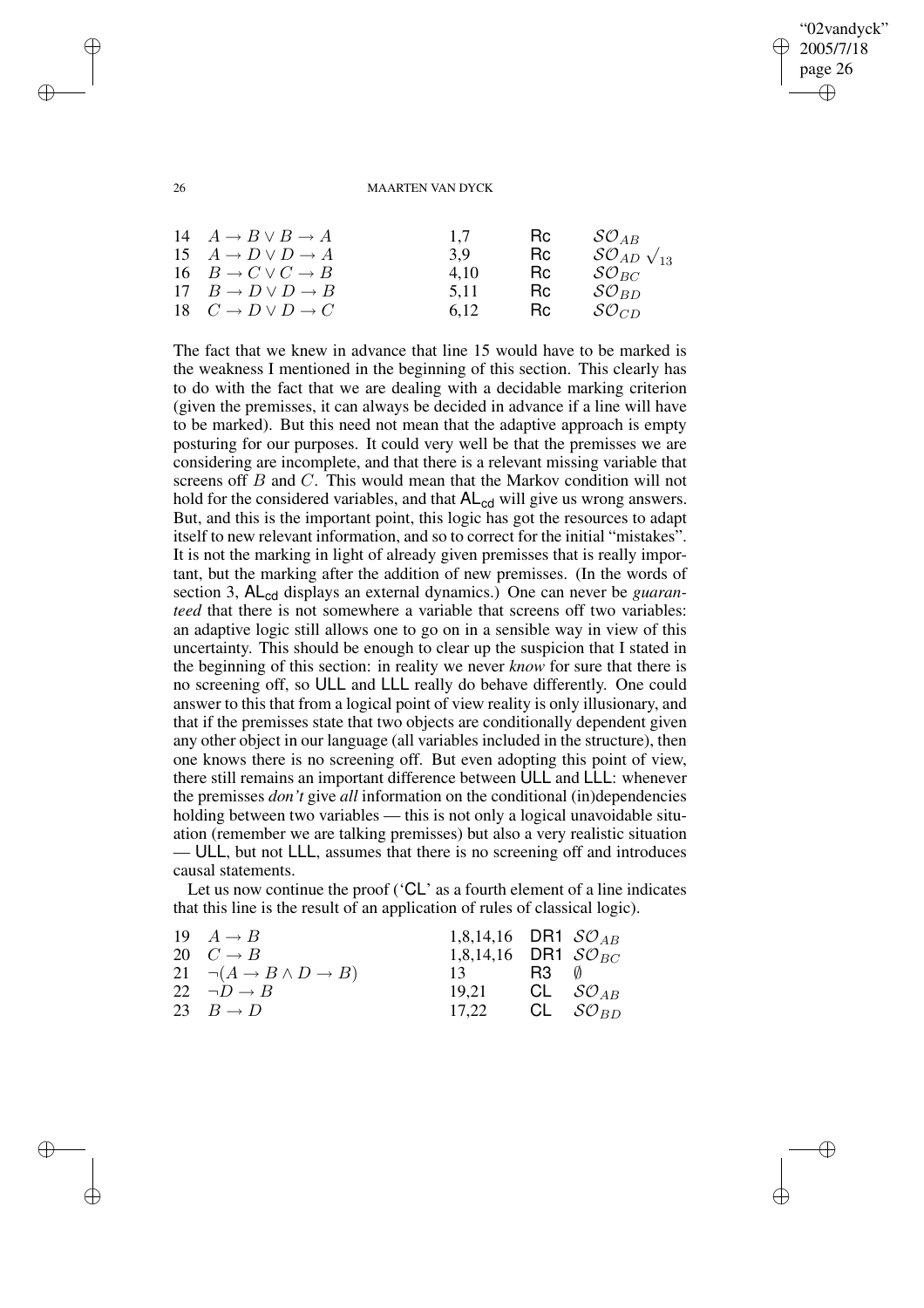✐

✐

✐

✐



Figure 5. Example 3

| 24                | $\neg(C \rightarrow B \land B \rightarrow D \land D \rightarrow C)$ | -        | <b>A1</b> $\emptyset$ |                                            |
|-------------------|---------------------------------------------------------------------|----------|-----------------------|--------------------------------------------|
| 25                | $\neg D \rightarrow C$                                              | 20,23,24 | <b>CL</b>             | $\mathcal{SO}_{BC} \cup \mathcal{SO}_{BD}$ |
| 26                | $C \rightarrow D$                                                   | 18,25    | <b>CL</b>             | $\mathcal{SO}_{BC} \cup \mathcal{SO}_{BD}$ |
| USO <sub>CD</sub> | USO <sub>CD</sub>                                                   |          |                       |                                            |

As one can see,  $AL_{cd}$  indeed enables us to infer the structure responsible for the observed (in)dependencies.<sup>18</sup> In this example one can clearly see the importance of the fact that applications of unconditional rules carry over the conditions attached to lines of a proof. For example, line 26 will have to be marked from the moment it is found out that either  $C$  and  $B$ , or  $B$  and  $D$ , or  $C$  and  $D$  are screened off. This is indeed what one should expect, since this line was derived by using the axiom scheme stating that there can be no cyclic paths; if e.g.  $B$  and  $C$  are screened off, it could be the case that they are effects of a common cause, but then there could be no cyclic path anyway; so this could no longer provide any information on the directionality of the causal influence between  $C$  and  $D$ . It is this behavior that justifies the claim that  $AL_{cd}$  has got the resources to adapt itself to new relevant information.

The last example is meant to show the general limitations of the causal discovery approach: not all structures can be recovered using only probabilistic information (of course, it is always possible that temporal information, or performed manipulations, provide further clues that can help to solve the resulting indeterminacy). An example is the structure depicted in figure 5. Again the premisses follow from the fact that this is supposed to be a faithful Markov system, and the rest of the proof proceeds normally (I will not introduce the lines that will immediately have to be marked).

 $1 \quad A \neq B$  – PREM Ø

 $18$  Of course, I am cheating in my examples, since I start by inferring the (in)dependencies from the structure. As already remarked, given the correctness of the assumptions of faithfulness and Markov property, this is an innocuous strategy — this in no way means that these assumptions are innocuous, and our examples can surely provide no support for them: this can only be provided by tackling real–life problems, and showing that one can also recover the right causal structures there.

"02vandyck" 2005/7/18 page 27

✐

✐

✐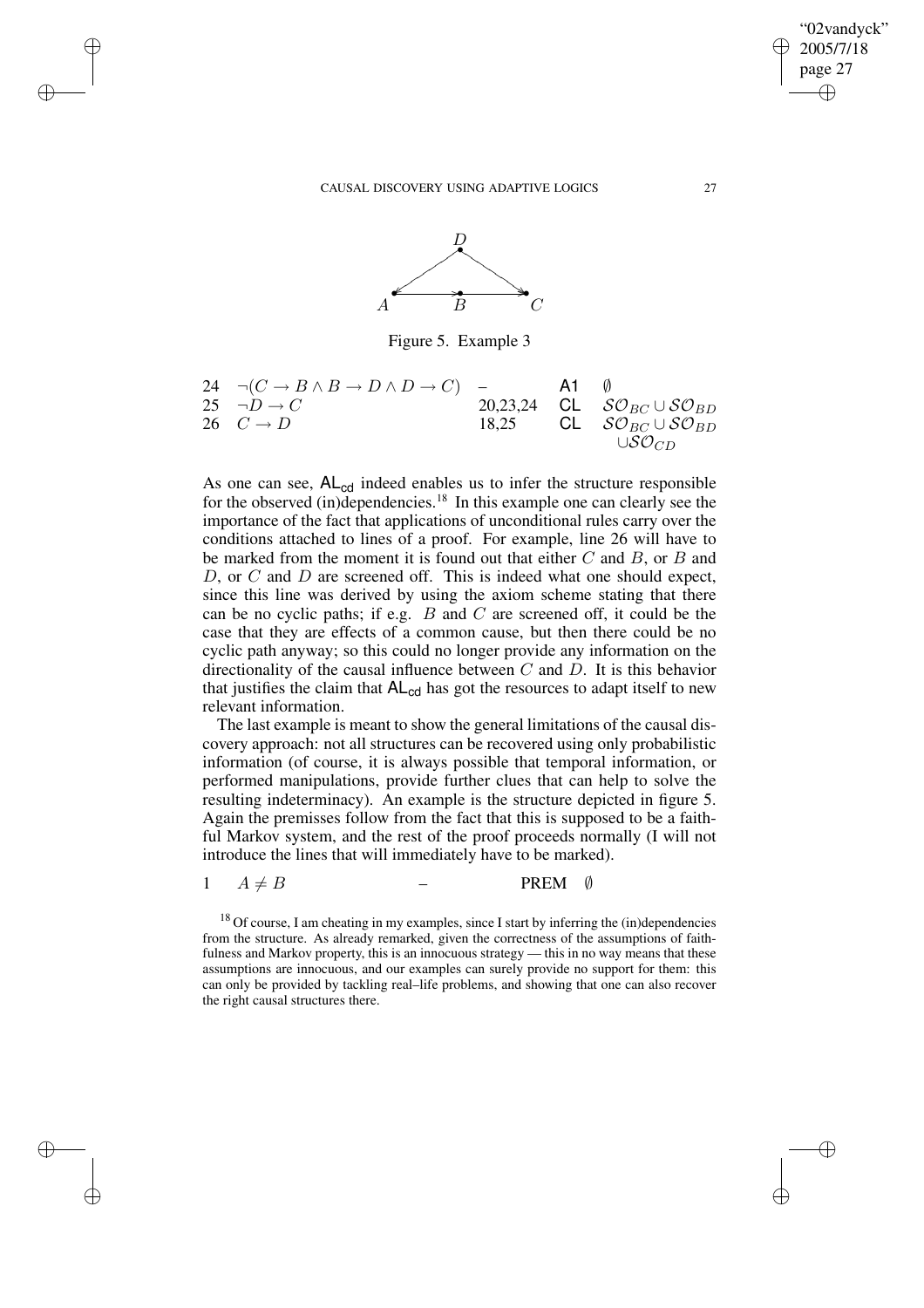"02vandyck" 2005/7/18 page 28 ✐ ✐

✐

✐

## 28 MAARTEN VAN DYCK

| $\overline{c}$ | $A \neq C$                                                                                                                             |               | <b>PREM</b>     | Ø                                         |
|----------------|----------------------------------------------------------------------------------------------------------------------------------------|---------------|-----------------|-------------------------------------------|
| $\mathfrak{Z}$ | $A \neq D$                                                                                                                             |               | PREM            | Ø                                         |
| $\overline{4}$ | $B \neq C$                                                                                                                             |               | PREM            | Ø                                         |
| 5              | $B \neq D$                                                                                                                             |               | <b>PREM</b>     | Ø                                         |
| 6              | $C \neq D$                                                                                                                             |               | <b>PREM</b>     | Ø                                         |
| 7              | $\neg(A \amalg B)$                                                                                                                     |               | <b>PREM</b>     | Ø                                         |
| 8              | $\neg(A \amalg C)$                                                                                                                     |               | <b>PREM</b>     | Ø                                         |
| 9              | $\neg(A \amalg D)$                                                                                                                     |               | <b>PREM</b>     | Ø                                         |
| 10             | $\neg(B \amalg C)$                                                                                                                     |               | PREM            | Ø                                         |
| 11             | $\neg(B \amalg D)$                                                                                                                     |               | <b>PREM</b>     | Ø                                         |
| 12             | $\neg(C \amalg D)$                                                                                                                     |               | <b>PREM</b>     | Ø                                         |
|                | 13 $(A \amalg C   B \& D)$                                                                                                             |               | <b>PREM</b>     | Ø                                         |
| 14             | $(B \amalg D   A)$                                                                                                                     |               | <b>PREM</b>     | Ø                                         |
| 15             | $A \rightarrow B \vee B \rightarrow A$                                                                                                 | 1,7           | Rc              | $\mathcal{SO}_{AB}$                       |
|                | 16 $A \rightarrow D \vee D \rightarrow A$                                                                                              | 3,9           | $\sf RC$        | $\mathcal{SO}_{AD}$                       |
|                | 17 $B \to C \vee C \to B$                                                                                                              | 4,10          | Rc              | $\mathcal{SO}_{BC}$                       |
|                | 18 $C \rightarrow D \vee D \rightarrow C$                                                                                              | 6,12          | Rc              | $\mathcal{SO}_{CD}$                       |
|                | 19 $B \rightarrow C$                                                                                                                   | 5, 14, 17, 18 | DR2             | $\mathcal{SO}_{BC}$                       |
|                | 20 $D \rightarrow C$                                                                                                                   | 5, 14, 17, 18 | DR <sub>2</sub> | $\mathcal{SO}_{CD}$                       |
|                | 21 $\neg(D \rightarrow A \land B \rightarrow A)$                                                                                       | - 14          | R3              | Ø                                         |
|                | 22 $(A \rightarrow B \land A \rightarrow D) \lor (B \rightarrow A \land A \rightarrow D) \lor (A \rightarrow B \land D \rightarrow A)$ |               |                 |                                           |
|                |                                                                                                                                        | 15,16,21      | CL              | $\mathcal{SO}_{AB}\cup \mathcal{SO}_{AD}$ |
|                |                                                                                                                                        |               |                 |                                           |

It is easy to check that all structures compatible with the conclusions of this proof will give rise to the same premisses; it is clear that on basis of these premisses alone it isimpossible to decide between these structures. So, although there is considerable number of cases in which our assumptions impose a directionality on the causal influences between different nodes, it is not the case that this will always be possible. Nevertheless, when applying  $AL_{cd}$ to model human reasoning in causal discovery, it will immediately become clear that in practice this reasoning is rich in content-based assumptions that have to be added to the premisses. These will often claim the impossibility of particular causal influences, most importantly because of some temporal information or knowledge about the possible causal mechanisms responsible for the observed (in)dependencies, and will enable one to further delimit the possible causal structures.

## 6. *On human causal learning*

Recent literature in psychology reports that there is empirical evidence supporting the hypothesis that human adults and even children represent causal

✐

✐

✐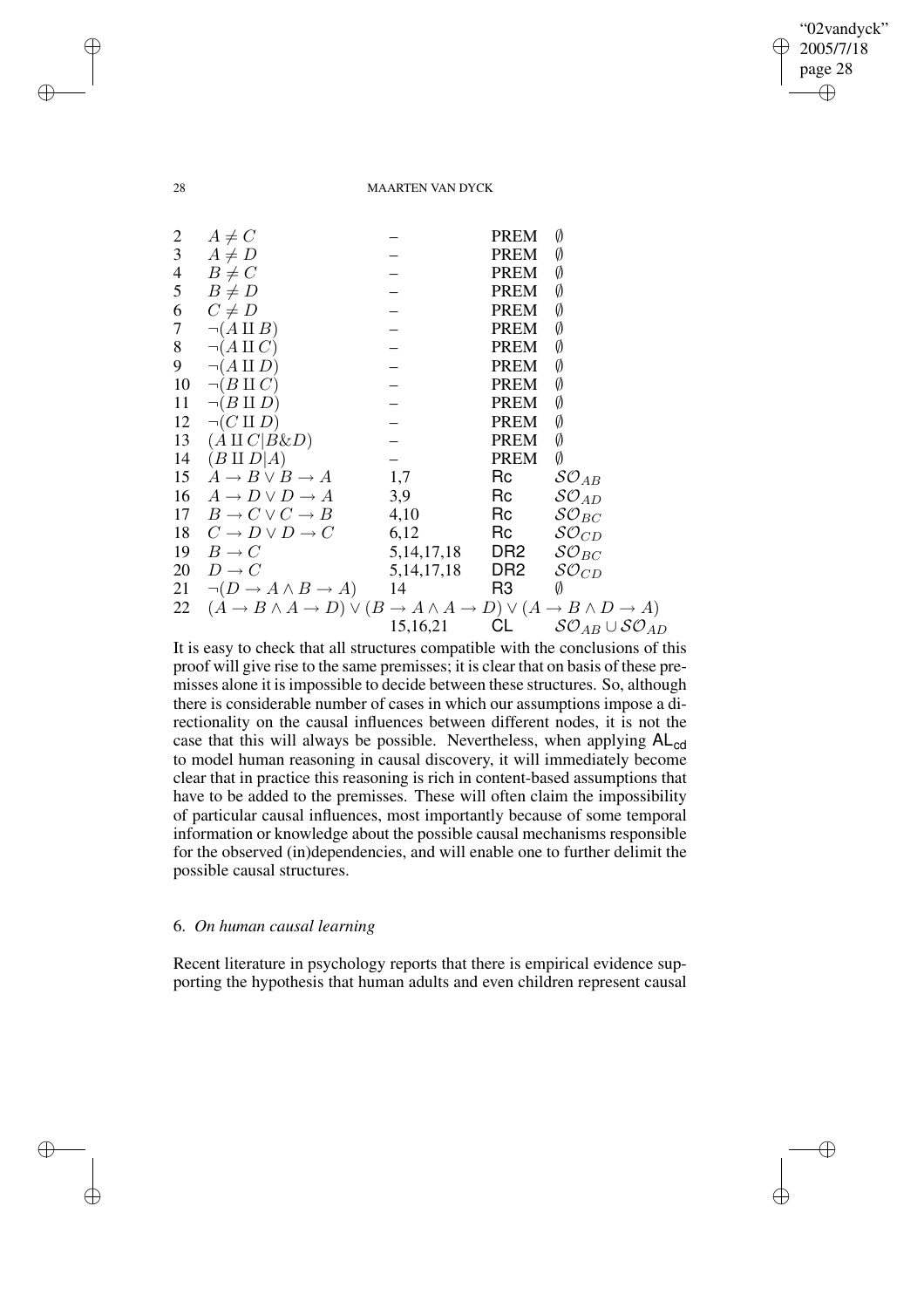✐

✐

✐

✐

relationships in ways that can be described as causal Bayes nets, and moreover that even children might make causal inferences without discriminating between potential causes and potential effects beforehand [8].

The heuristics proposed in the present article is clearly based on the assumptions underlying the Bayes nets approach, and its final output will always be a Bayes net (or a disjunction of Bayes nets); at the same time it works in a completely piecemeal and constructive fashion. The natural way to derive causal structure using  $AL_{cd}$  is as follows: start with the data on a few nodes and look for the possible causal structure, then consider more nodes — possibly, it can turn out that some of these provide screening off conditions of earlier nodes, leading to a revision of earlier formed hypotheses — and so on. The major way in which the heuristics that is being proposed here might be an advancement over the usual approaches is that when new information is introduced, one need not start computing the possible causal structures again *de novo* (due to the non-monotonic character of the logic behind the heuristics). On this ground the present heuristics might be claimed to be a possible starting point for providing a more realistic model for human causal inference.

It must be stressed that  $AL_{cd}$  is a *logic* for causal inference. It is not meant to provide an entirely accurate description of human reasoning, but a normative model against which it can be judged — however, not any model will do, only a relevant one. A good normative model need not coincide with the actual reasoning processes used, but must resemble them closely enough, so that the latter can meaningfully be judged against the former. As already indicated by the reference to the limited memory and processing capacity of human reasoners, it is utterly unrealistic to expect from people trying to uncover the causal structure of a system that they should assess all data at once; e.g. in common situations, not all independencies are remarked at once.<sup>19</sup> As is clear, this is the kind of situation for which  $AL_{cd}$  is designed. It allows reasoners to be daring, without being foolish; i.e. *cum hoc, ergo propter hoc* may be applied, but always with a condition attached to the conclusion. It is important to stress that newly added premisses causing the revision of a conditional conclusion do not contradict the former premisses, but nevertheless can invalidate some of the conclusions drawn from them an important characteristic off all non-monotonic reasoning; it is not that one was mistaken, but rather that one was missing some crucial information.

One last caveat: in assuming that we start from the population correlations, I sidestepped one major problem for the discovery of causal structure in the world. This is another important aspect in which human reasoners

 $19$  The set of conditions attached to a derived conclusion can also play a useful heuristic role in this, by pointing towards interesting hypotheses to be investigated.

02vandyck' 2005/7/18 page 29

✐

✐

✐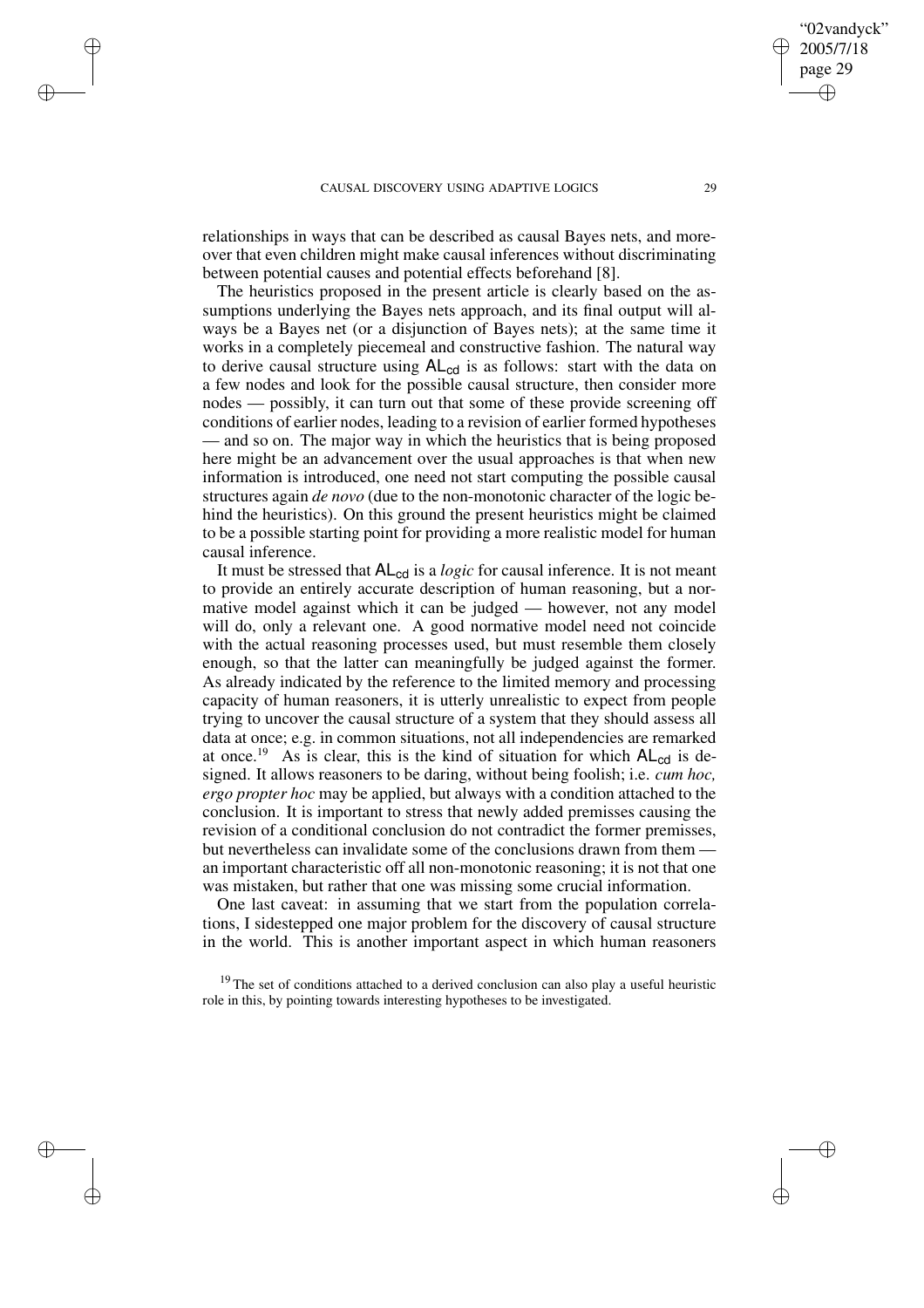30 MAARTEN VAN DYCK

"02vandyck" 2005/7/18 page 30

✐

✐

✐

✐

differ from automated search programs: they often guess population correlations — e.g. by pretending that two observed cases were a two-hundred without starting from all numerical statistical information.<sup>20</sup> Obviously this is problem is in no way remedied by the heuristics proposed here. Moreover, in [8] it is exactly this problem that is singled out as one of the major obstacles for the causal Bayes net approach to provide realistic models of human reasoning.

# *Appendix* A. R1, R2, R3 *and* d*–separation*

The d–separation criterion, as introduced by Judea Pearl [12, pp. 16–17], reads as follows (adapted to our notation and terminology):

*Definition* 7: (d–Separation) *Two nodes*  $\alpha$  *and*  $\beta$  *are said to be* d–separated *by a set of nodes* ∆ *iff for every sequence of arrows and nodes connecting* α *and* β *(not necessarily through a directed path):*

- (1) *this sequence contains a path*  $\eta \to \delta \to \epsilon$  *or a fork*  $\eta \leftarrow \delta \to \epsilon$  *such that the middle node*  $\delta$  *is in*  $\Delta$ *, OR*
- (2) *this sequence contains an inverted fork*  $n \rightarrow \sigma \leftarrow \epsilon$  *such that the middle node*  $\sigma$  *is not in*  $\Delta$  *and such that no effect of*  $\sigma$  *is in*  $\Delta$ *.*

If two nodes in a Markov structure are d–separated, then the two corresponding variables are independent conditional on the set of variables that are responsible for the d–separation, and the faithfulness condition states the inverse.

Let us now look at rule R1. The first line states that two nodes  $\alpha$  and  $\beta$ are d–separated, so that there is at least one non–empty<sup>21</sup> set  $\Delta$  such that members of this set satisfy the conditions stated in definition 7. If then it is the case, as stated in the second line of R1, for a node  $\gamma$  that either it lies on a path between  $\alpha$  and  $\beta$ , or it is a common cause of  $\alpha$  and  $\beta$ , or it lies on a path from a common cause to  $\alpha$  or  $\beta$ , then it follows that it cannot be the case that this node is not a member a set of nodes that screens off  $\alpha$  and  $\beta$ . (The second condition of definition 7 cannot be satisfied for the sequences of arrows and nodes between  $\alpha$  and  $\beta$  constituted by these paths; and since the definition states a necessary and sufficient condition, any node  $\gamma$  that is such a middle node as mentioned in the first condition will be a member of

 $^{20}$  This guessing could be — partly — corrected by adopting Bayesian learning algorithms (cf. [17])

 $21$  This does not follow from the definition of d–separation proper, but from the definition of  $DSO_{\alpha\beta}$ .

✐

✐

✐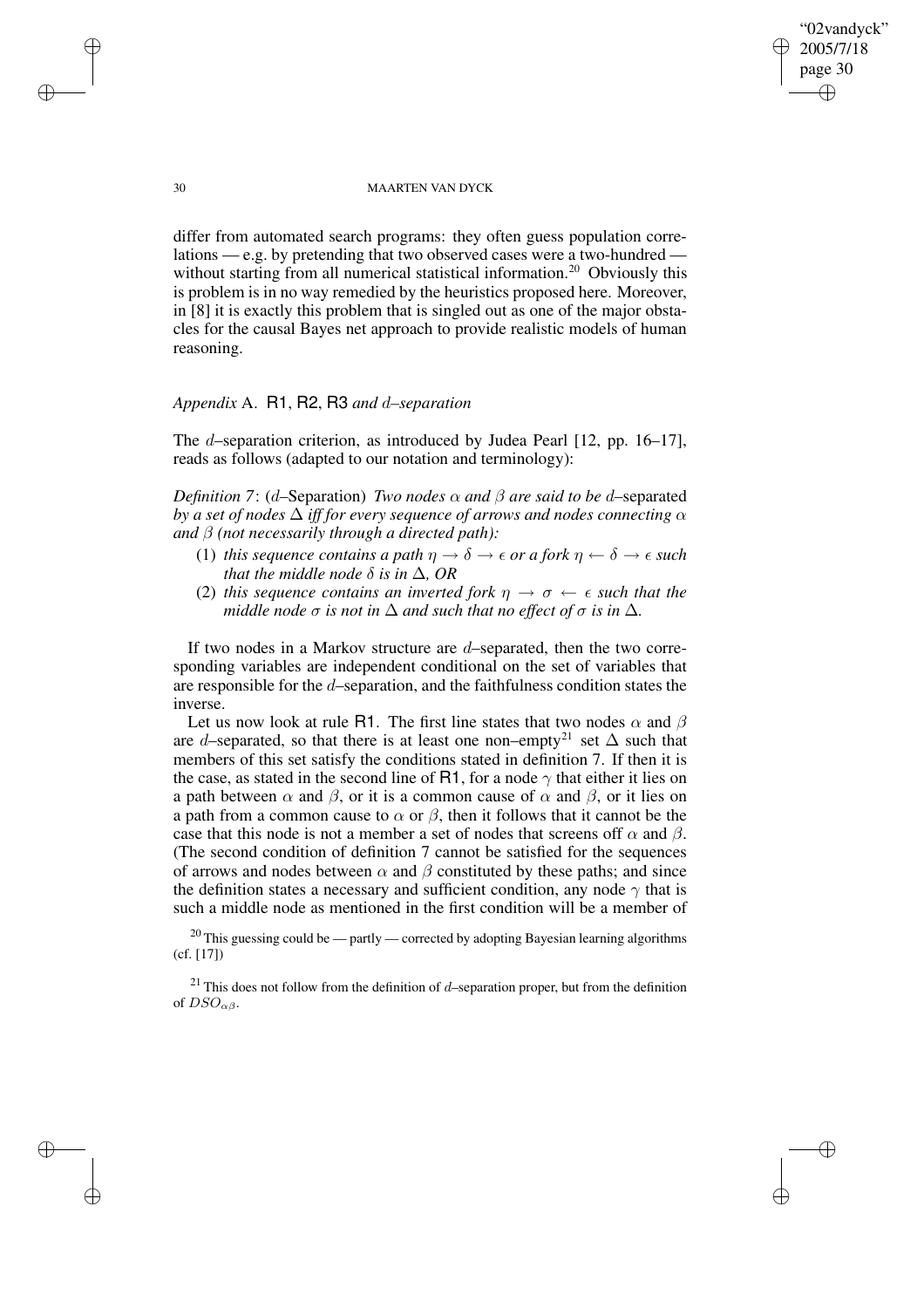✐

✐

✐

✐

a set of nodes that screens off  $\alpha$  and  $\beta$ , *if* they were only connected through these paths. Moreover, since we exclude acyclic structures, these nodes will be members of a set of nodes that screen off  $\alpha$  and  $\beta$  *anyhow. Proof:* The only reason that such a node  $\gamma$  would be no member of a set of nodes that screen off could be that it is positioned at, or is an effect of, an inverted fork of another sequence connecting  $\alpha$  and  $\beta$ ; but even this would not be enough, for if this sequence would contain another inverted fork  $\eta \to \sigma \leftarrow \epsilon$  or a path  $\eta \to \delta \to \epsilon$  or a fork  $\eta \leftarrow \delta \to \epsilon$ , then  $\alpha$  and  $\beta$  still can be d–separated by a set containing  $\gamma$  but not containing  $\sigma$  and any of its effects, or also containing  $\delta$  — so only if none of this is the case could  $\gamma$  not be a member of a set of nodes that screen off; this means that for this to hold we should have either  $\alpha \to \sigma \leftarrow \beta \wedge \mathcal{P}(\sigma, \gamma)$  or  $\alpha \to \gamma \leftarrow \beta$ , but then we would have at least one directed cycle — this can easily be seen by drawing all the possibilities.) So, it follows that  $\gamma \in \Psi(\mathcal{SO}_{\alpha\beta})$ . QED.

Now for rule R3. If it is the case that  $\alpha \to \gamma \leftarrow \beta$ , then by definition 7 it immediately follows that the set of nodes d–separating  $\alpha$  and  $\beta$  cannot contain  $\gamma$ , so that  $\gamma \notin \psi(\mathcal{SO}_{\alpha\beta})$ . QED.

> Centre for Logic and Philosophy of Science University Ghent, Belgium E-mail: maarten.vandyck@UGent.be

## REFERENCES

- [1] Diderik Batens. On a logic of induction. To appear.
- [2] Diderik Batens. Inconsistency-adaptive logics. In Ewa Orłowska, editor, *Logic at Work. Essays Dedicated to the Memory of Helena Rasiowa*, pages 445–472. Physica Verlag (Springer), Heidelberg, New York, 1999.
- [3] Nancy Cartwright. Causal diversity and the markov condition. *Synthese*, 121:3–27, 1999.
- [4] Gregory F. Cooper. An overview of the representation and discovery of causal relationships using bayesian networks. In Clark Glymour and Gregory F. Cooper, editors, *Computation, Causation, and Discovery*, pages 3–62. AAAI Press/MIT Press, Menlo Park (Cal.)/Cambridge (Mass.), 1999.
- [5] David Freedman and Paul Humphreys. Are there algorithms that discover causal structure? *Synthese*, 121:29–54, 1999.
- [6] Clark C. Glymour. *The Mind's Arrow. Bayes Nets and Graphical Causal Models in Psychology*. MIT Press, Cambridge (Mass.), 2001.

"02vandyck" 2005/7/18 page 31 ✐ ✐

✐